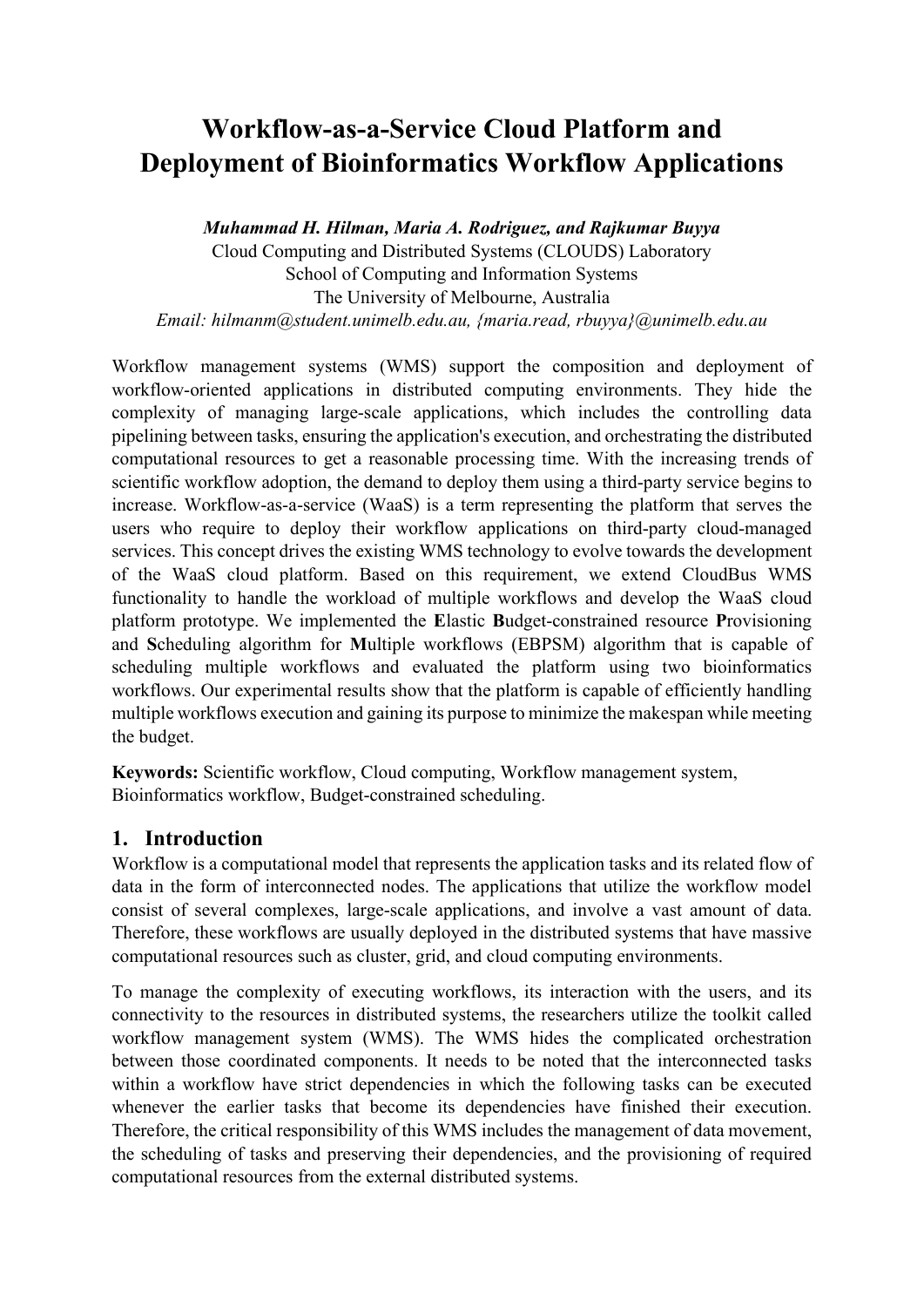A conventional WMS is designed to manage the execution of a single workflow application. In this case, a WMS is tailored to a particular workflow application to ensure the efficient execution of the workflow. It is not uncommon for a WMS to be built by a group of researchers to deploy a specific application of their research projects. With the advent of the computational infrastructure and the rising trends of workflow model adoption within the scientific community, there is a demand to provide the execution of workflow as a service. Therefore, there is an idea to elevate the functionality of WMS to provide the service for executing workflows in the clouds called the Workflow-as-a-Service (WaaS) cloud platform.

Developing the WaaS cloud platform means leveraging the WMS functionality and minimizing any specific application-tailored in the component of the system. This challenge arises with several issues related to the resource provisioning and scheduling aspect of the WMS. In this work, we focus on designing the resource provisioning and scheduling module within the existing CloudBus WMS [1] for the WaaS cloud platform development. We modify the scheduling modules to fit into the requirements by building on the capability for scheduling multiple workflows. In summary, the main contributions of this chapter are:

- The development of WaaS cloud platform by extending CloudBus WMS.
- The implementation of EBPSM algorithm that is designed to handle multiple workflows scheduling within WaaS cloud platform.
- The case study to analyse the performance of WaaS cloud platform by deploying bioinformatics workflow applications in real cloud computing environments.

The rest of this chapter is organized as follows. Section 2 reviews works of that are related to our discussion. Section 3 describes the development of WaaS cloud platform and its requirements. Furthermore, Section 4 explains the case study of executing multiple workflows in WaaS cloud platform. Finally, the Section 5 summarizes the findings and discusses the future directions.

# **2. Related Work**

WMS technology has evolved since the era of cluster, grid, and current cloud computing environments. A number of widely used WMS were initially built by groups of multidisciplinary researchers to deploy the life-science applications of their research projects developed based on the computational workflow model. Each of them has a characteristic tailored to their requirements. However, to the best of our knowledge, the existing WMS systems are not designed for handling multiple workflows execution as it becomes the main requirement for WaaS cloud platform. Therefore, the case study of several prominent WMS is plentiful and worth to be explored further for the development of such a platform. The summary of these characteristics is depicted in Table 1.

ASKALON [2] is a framework for development and runtime environments for scientific workflows built by a group from The University of Innsbruck, Austria. Along with ASKALON, the group released a novel workflow language standard developed based on the XML called Abstract Workflow Description Language (AWDL) [3]. ASKALON has a tailored implementation of wien2k workflow [4], a material science workflow for performing electronic structure calculations using density functional theory based-on the full-potential augmented plane-wave to be deployed within the Austrian Grid Computing network.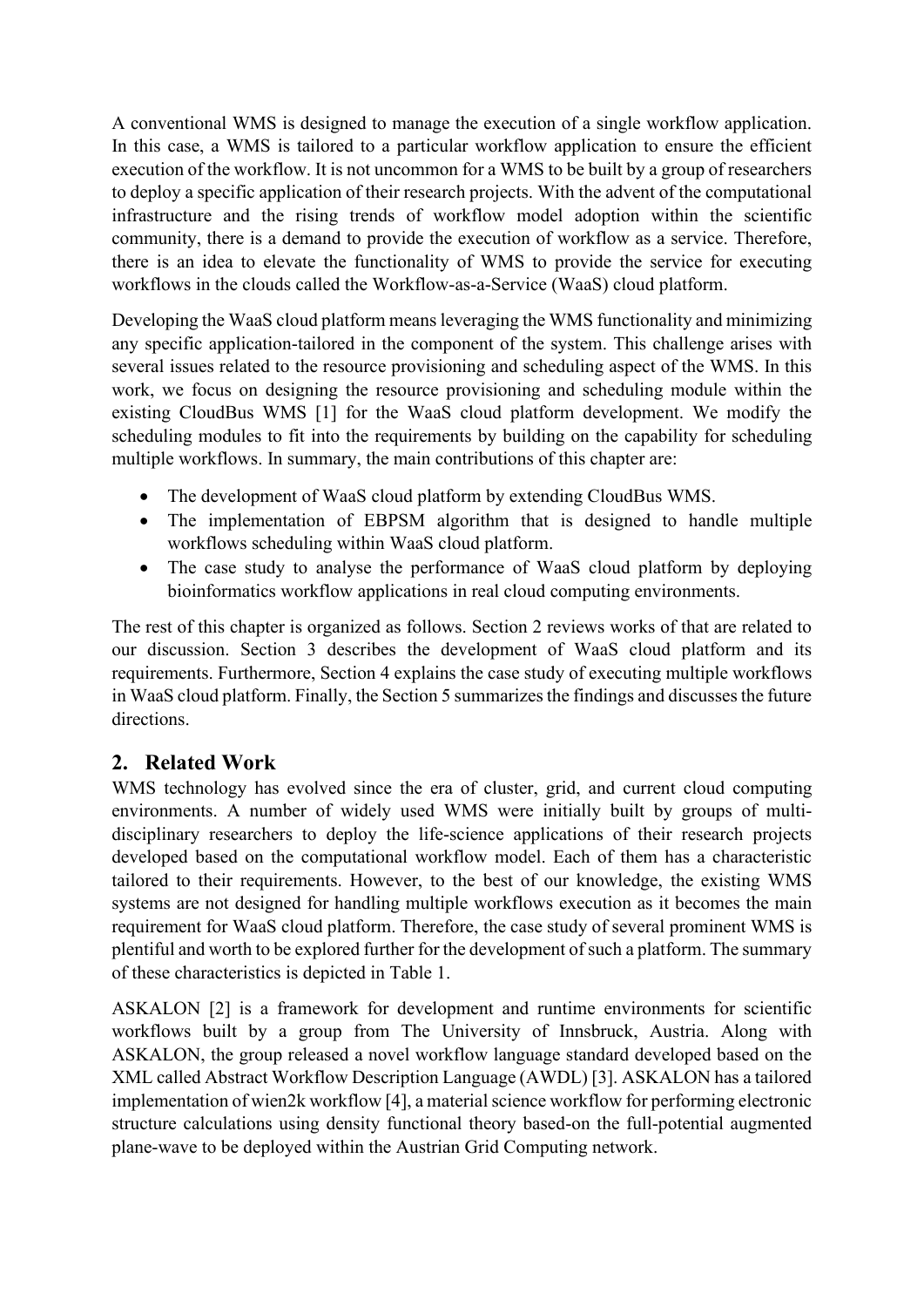| <b>Main features</b>        |                          | <b>ASKALON</b> | Galaxy       | <b>HyperFlow</b> | Kepler | Pegasus      | Taverna | <b>CloudBus</b> |
|-----------------------------|--------------------------|----------------|--------------|------------------|--------|--------------|---------|-----------------|
| Workflow<br>Engine          | Service-<br>oriented     | ✔              | $\checkmark$ |                  | ✓      | $\checkmark$ | √       | √               |
|                             | GUI-<br>supported        | ✔              | ✔            |                  | ✓      | ✔            |         |                 |
|                             | Provenance-<br>empowered | ✓              | $\checkmark$ | $\checkmark$     | ✓      | ✔            |         |                 |
| Distributed<br>Environments | Grid-<br>enabled         |                | ✔            | ✔                | ✓      |              |         |                 |
|                             | Cloud-<br>enabled        | √              | ✔            | ✓                | ✓      |              |         |                 |
|                             | Container-<br>enabled    |                |              | ✔                |        |              |         |                 |
|                             | Serverless-<br>enabled   |                |              | ✔                |        |              |         |                 |

**Table 1:** Summary of various WMS features.

Another project is Galaxy [5], a web-based platform that enables users to share workflow projects and provenance. It connects to myExperiments [6], a social network for sharing the workflow configuration and provenance among the scientific community. It is a prominent WMS and widely used for in silico experiments [7] [8] [9].

A lightweight WMS, HyperFlow [10] is a computational model, programming approach, and also a workflow engine for scientific workflows from AGH University of Science and Technology, Poland. It provides a simple declarative description based on JavaScript. HyperFlow supports the workflow deployment in container-based infrastructures such as docker and Kubernetes clusters. HyperFlow is also able to utilize the serverless architecture for deploying Montage workflow in AWS Lambda and Google Function, as reported by Malawski et al. [11].

Kepler [12] is a workflow management system developed by a collaboration of universities, including UC Davis, UC Santa Barbara, and UC San Diego, United States. It is a WMS that is built on top of the data flow-oriented Ptolemy II system [13] from UC Berkeley. Kepler has been adopted in various scientific projects including the fluid dynamics [14] and computational biology [15]. This WMS provides compatibility to run on different platforms, including Windows, OSX, and Unix systems.

Another project is Pegasus [16], one of the prominent WMS that is widely adopted for projects that make an essential breakthrough to scientific discovery from The University of Southern California, United States. Pegasus runs the workflows on top of HTCondor [17] and supports the deployment across several distributed systems, including grid, cloud, and container-based environments. The Pegasus WMS has a contribution to the LIGO projects involved in the gravitational wave detection [18].

Furthermore, there is also Taverna [19], a workflow management system from The University of Manchester that as recently accepted under the Apache Incubator project. Taverna is designed to enable various deployment models from the standalone, server-based, portal, clusters, grids, to the cloud environments. Taverna has been used in various in silico bioinformatics projects, including several novel Metabolomics research [20] [21].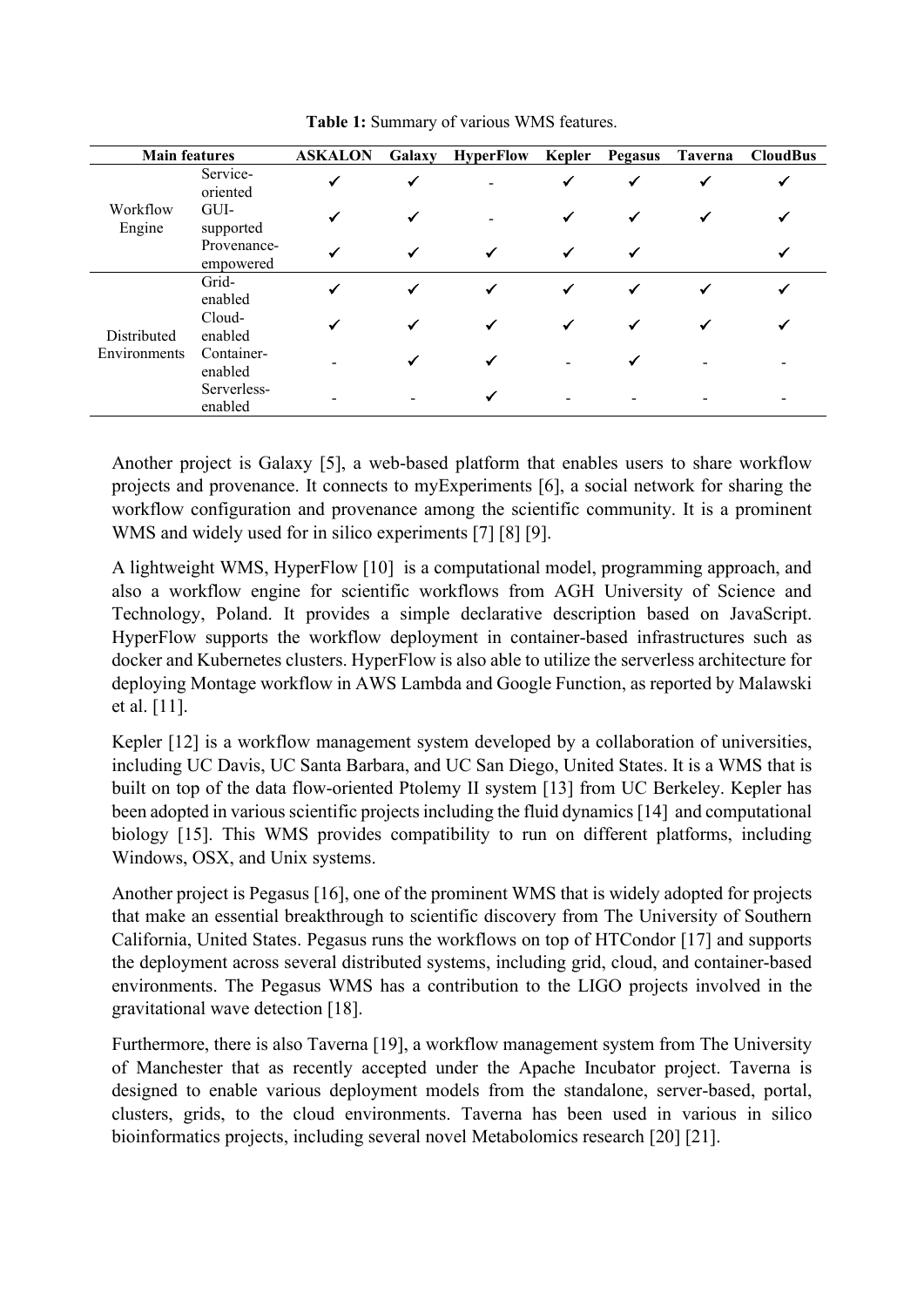Finally, the CloudBus WMS [1], a cloud-enabled WMS from The University of Melbourne, is the center of discussion in this chapter. Its functionality evolves to support the development of the WaaS cloud platform.

# **3. Prototype of WaaS Cloud Platform**

In this section, we discuss a brief development of the CloudBus WMS and the WaaS cloud platform development. We describe the evolving functionality of CloudBus WMS in its first release to handle the deployment in the grid computing environment up to the latest version that provides the cloud-enabled functionality to give an overview of how the distributed systems trend changes how the WMS works. Furthermore, we present the extension related to the scheduler component of this WMS to support the development of the WaaS cloud platform.

## **3.1. CloudBus Workflow Management System**

The earliest version of the WMS from the CLOUDS lab was designed for grid computing environments under the name of GridBus Workflow Enactment Engine in 2008. The core engine in this WMS was called a workflow enactment engine that orchestrated the whole workflow execution. The engine interacts with users through the portal that manages workflow composition and execution planning. This engine also equipped with the ability to interact with grid computing environments through the grid resource discovery to find the possible grid computational infrastructure, the dispatcher that sends the tasks to the grids for the execution, and the data movement to manage data transfer in and out through HTTP and GridFTP protocols. The Gridbus Workflow Enactment Engine was tested and evaluated using a case study of fMRI data analysis in the medical area. The architectural reference to this Gridbus Workflow Engine and its case study can be referred to the paper by Yu and Buyya [22].

The second version of the GridBus Workflow Enactment Engine was released in 2011, built with plugin support for deployment in cloud computing environments. In this version, the engine is equipped with the components that enable it to utilize several types of external computational resources, including grid and cloud environments. Therefore, it was renamed to CloudBus Workflow Engine. In addition to this functionality, the CloudBus Workflow Engine was tested and evaluated for scientific workflow execution on top of the Aneka Cloud Enterprise platform [23] and Amazon Elastic Compute Cloud (EC2) using a case study of evolutionary multiobjective optimization technique based on a genetic algorithm. We suggested that readers refer to the architectural design and case study implementation published by Pandey et al. [24].

The latest release of the CloudBus Workflow Engine in 2016 was the implementation of a comprehensive cloud-enabled functionality that allows the engine to lease the computational resources dynamically from the IaaS cloud providers. This version introduces a Cloud Resource Manager module that enables the platform to manage the resources (i.e., Virtual Machines) from several IaaS cloud providers related to its automated provisioning, integrating to the resource pool, and terminating the VMs based on the periodic scanning of the implemented algorithm. Along with the dynamic functionality of cloud resources management, the WMS is also equipped with a dynamic algorithm to schedule workflows which able to estimate the tasks' runtime based on the historical data from the previous workflows' execution. This version is known as the CloudBus Workflow Management System (WMS). The architectural reference and its case study on Astronomical application Montage can be referred to the paper by Rodriguez and Buyya [1].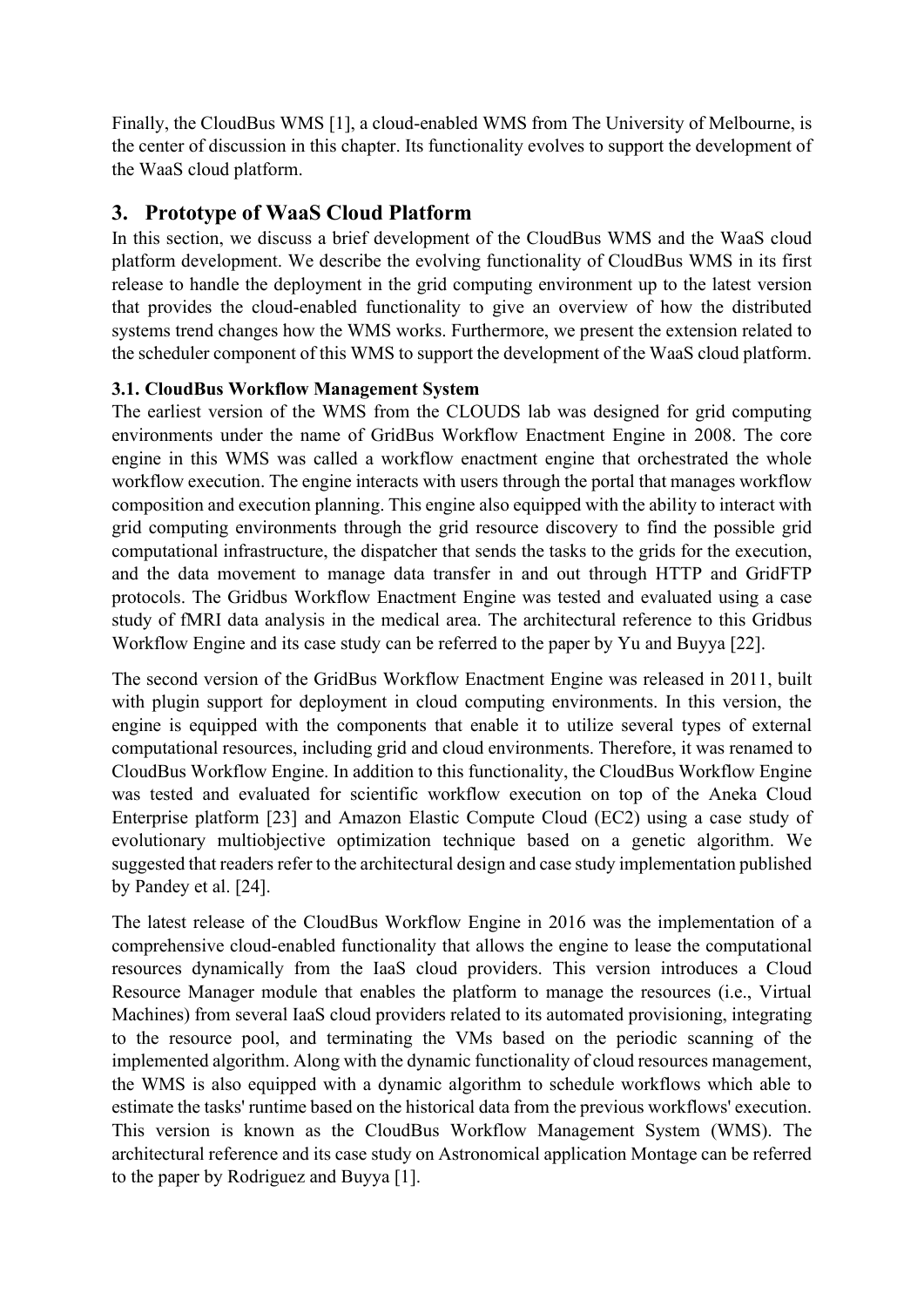

**Figure 1:** Architectural reference on the WaaS cloud platform.

# **3.2. WaaS Cloud Platform Development**

The CloudBus WMS is continuously adapting to the trends of the distributed systems infrastructures from cluster, grid, to the cloud environments. With the increasing popularity of the computational workflow model across scientific fields, we extend the CloudBus WMS to serve as a platform that provides the execution of workflow as a service. Therefore, we design the reference to the WaaS cloud platform based on the structure of CloudBus WMS. Five entities compose the WaaS cloud platform, they are portal, engine, monitoring service, historical database, and plugins to connect to distributed computing environments. This structure is similar to the previous CloudBus WMS architecture. The architectural reference for the platform can be seen in Figure. 1.

**Portal:** an entity that is responsible for bridging the WaaS cloud platform to the users. The portal serves as the user interface in which users can submit the job, including composing, editing, and defining the workflow QoS requirements. It interacts with the engine to pass on the submitted workflows for scheduling. It also interacts with the monitoring service so that the users can monitor the progress of the workflows' deployment. Finally, the engine sends back the output data after it finished the execution through this entity. The change from the previous CloudBus WMS functionality is the capability of the portal to handle the workload of multiple workflows.

**Monitoring Service:** an entity that is responsible for monitoring the workflow execution and resources running within the WaaS cloud platform that is provisioned from the clouds. Five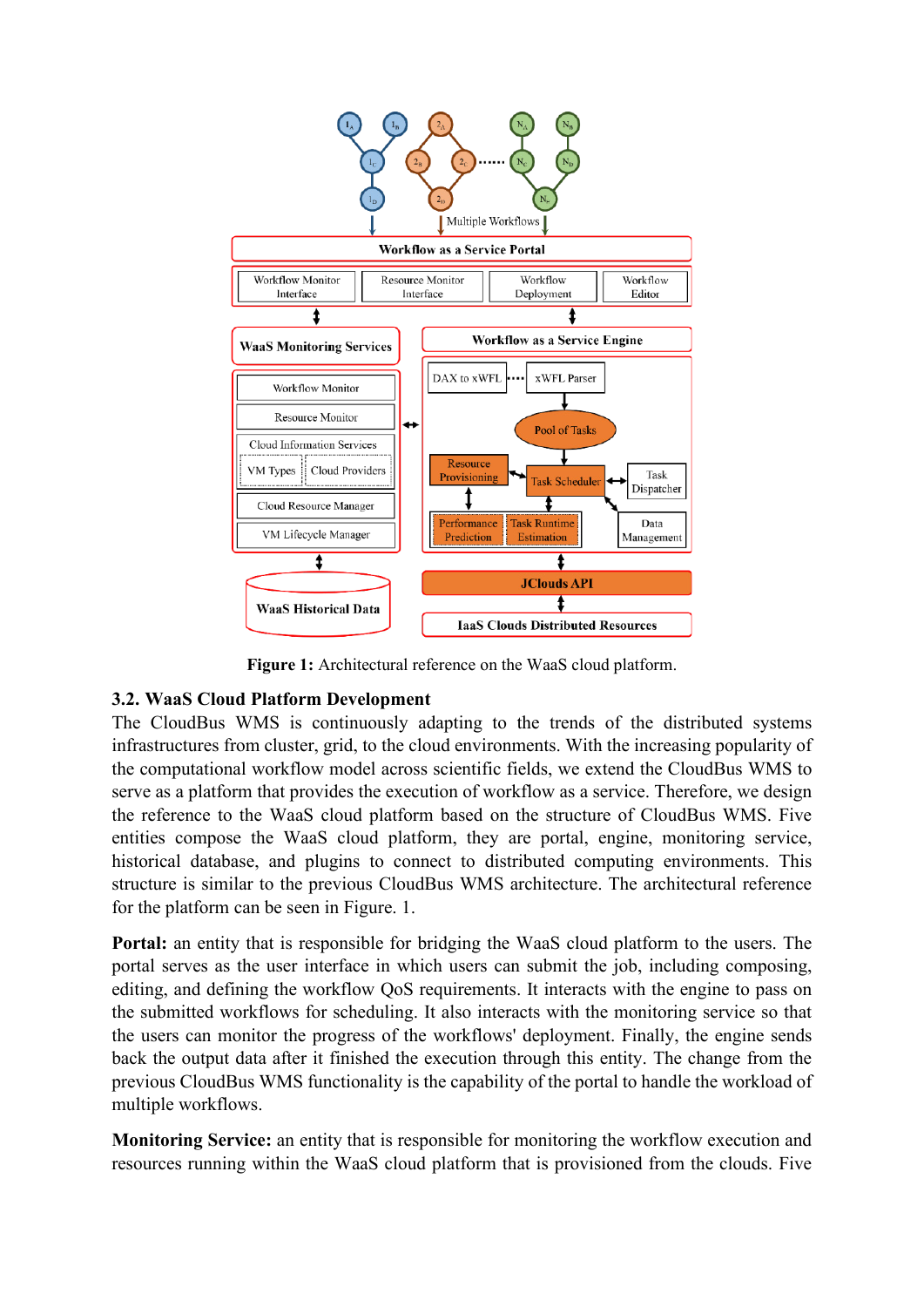components in this entity are the *Workflow Monitor* that tracks the execution of the jobs, the *Resource Monitor* which tracks the VMs running in the platform, the *Cloud Information Services* that discover the available VM types and images of the IaaS clouds profile, the *Cloud Resource Manager* that manages the provisioning of cloud resources, and the *VM Lifecycle Manager* which keeps tracking the VMs' status before deciding to terminate them.

This entity interacts with the portal to provide the monitoring information of workflows' execution. On the other hand, it also interacts with the engine to deliver the status of job execution for scheduling purposes and the state of the computational resource availability. We changed the provisioning algorithm, which is managed by the cloud resource manager and the VM lifecycle manager, based on the EBPSM algorithm. Both the cloud resource manager and the VM lifecycle manager control the VMs provisioning by keeping track of the idle status of each VM. They will be terminated if the idle time exceeded the *thresholdidle*. This provisioning algorithm is depicted in Algorithm 1. Finally, this entity saves the historical data of tasks' execution into the historical database based on an HSQL database where the information is used to estimate the tasks' runtime.

**Engine:** an entity that is responsible for the orchestration of the whole execution of workflows. This entity interacts with the other objects of the WaaS cloud platform, including the thirdparty services outside the platform. Moreover, it takes the workflows' job from the portal and manages the execution of tasks. The scheduler that is part of this entity schedules each task from different workflows and allocates them to the available resources maintained by the monitoring service. It also sends the request to the plugins, JClouds API, for provisioning new resources if there is no available idle VMs to reuse.

*Task scheduler*, the core of the engine, is modified to adapt to the EBPSM algorithm that manages the scheduling of multiple workflows. Within the task scheduler, there is a component called the *WorkflowCoordinator* that creates the *Task Manager(s)* responsible for scheduling each task from the pool of tasks. To manage the arriving tasks from the portal, we create a new class *WorkflowPoolManager* responsible for periodically releasing ready tasks for scheduling and keeping track of the ownership of each task.

*Prediction* component within the task scheduler is responsible for estimating the runtime of the task, which becomes a pre-requisite of the scheduling. We modify the *PredictRuntime* component to be capable of building an online incremental learning model. This learning model is a new approach for estimating the runtime for scientific workflows implemented in the WaaS cloud platform. While previously, this module utilizes the statistical analysis approach.

**Historical database:** an HSQL database used to store the historical data of tasks' execution. The information, then, is used to estimate the tasks' runtime. In this platform, we add the submission time variables to the database, since this information is used to build the prediction model to estimate the runtime.

**Plugins:** a JClouds API responsible for connecting the WaaS cloud platform to third party computational resources. Currently, the platform can connect to several cloud providers, including Amazon Elastic Compute Cloud (EC2), Google Cloud Engine, Windows Azure, and OpenStack-based NeCTAR clouds. It sends the request to provision and terminates resources from the cloud providers.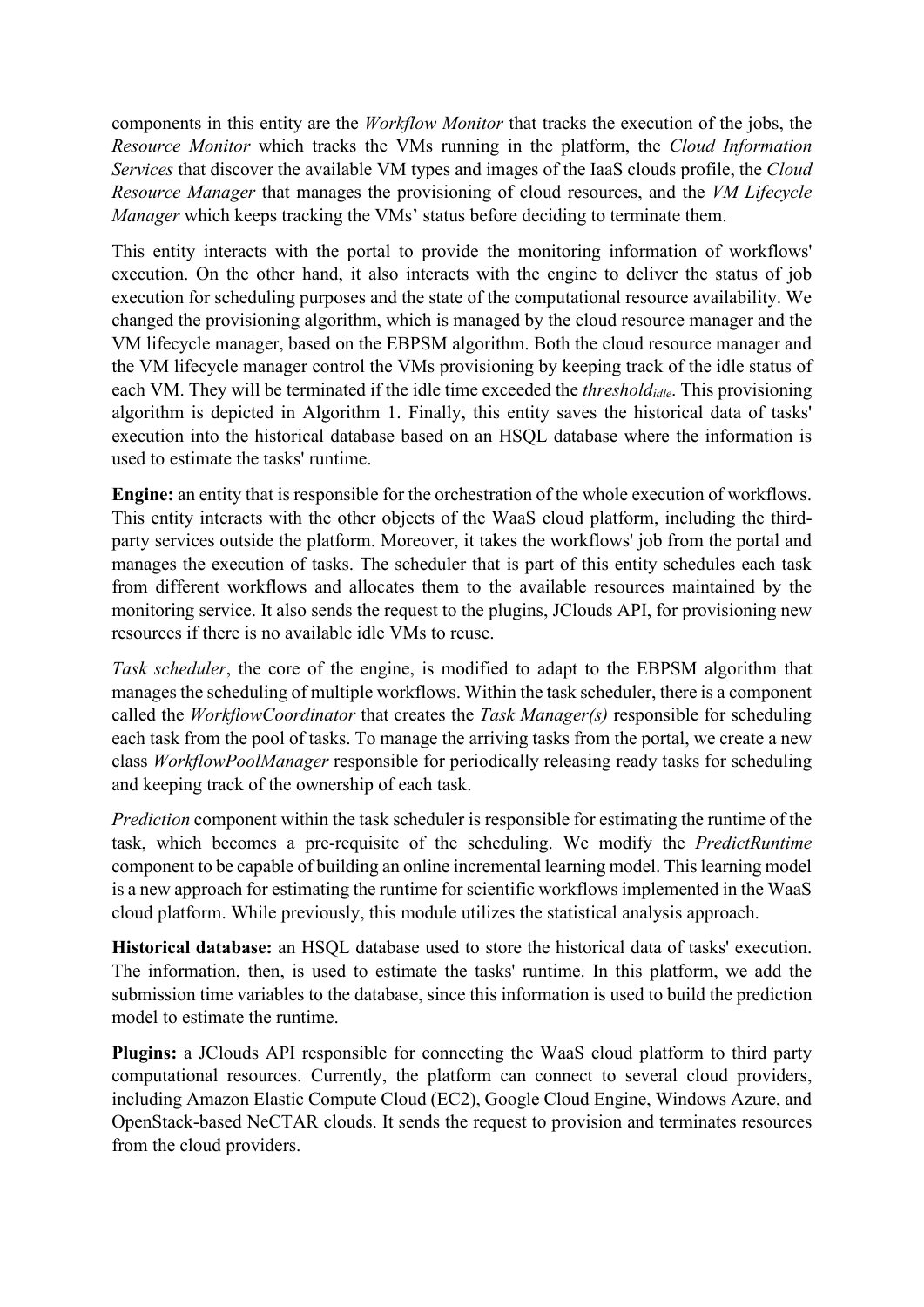

**Figure 2:** Class diagram reference on the scheduler extension of the WaaS cloud platform.

Finally, the modified components within the WaaS cloud platform from the previous version of the CloudBus WMS are marked with the red-filled diagram in Figure. 1 and the class diagram reference to the WaaS cloud platform scheduler extension are depicted in Figure. 2.

## **3.3. Implementation of Multiple Workflows Scheduling Algorithm**

**E**lastic **B**udget-constrained resource **P**rovisioning and **S**cheduling algorithm for **M**ultiple workflows is a dynamic heuristic algorithm designed for WaaS cloud platform. The algorithm was designed to schedule tasks from multiple workflows driven by the budget to minimize the makespan. EBPSM distributes the budget to each of its tasks in the first step, and then, it manages the tasks from different workflows to schedule based on its readiness to run (i.e., parents' tasks finished the execution).

Furthermore, the algorithm looks for idle resources that can finish the tasks as fast as possible without violating its assigned budget. This algorithm enforces the reuse of already provisioned resources (i.e., virtual machines) and sharing them between tasks from different workflows. This policy was endorsed to handle the uncertainties in the clouds, including VM performance variability, VM provisioning, and deprovisioning delays, and the network-related overhead that incurs within the environments. Whenever a task finishes, the algorithm redistributes the budget for the task's children based on the actual cost. In this way, the uncertainties, as mentioned earlier from cloud computing environments, can be further mitigated before creating a snowball effect for the following tasks.

The scheduling phase of the EBPSM algorithm was mainly implemented in the task scheduler, a part of the engine. The *WorkflowPoolManager* class receives the workflows' jobs and distributes the budget to the tasks as described in Algorithm 2. It keeps track of the workflows' tasks before placing the ready tasks on the priority queue based on the ascending Earliest Finish Time (EFT). Then, the *WorkflowCoordinator* creates a task manager for each task that is pooled from the queue. In the resource provisioning phase, the task scheduler interacts with the cloud resource manager in the monitoring resource to get the information of the available VMs. The task scheduler sends the request to provision a new VM if there are no VMs available to reuse. The implementation of this phase involving several modules from different components of the WaaS cloud platform. The detail of this scheduling is depicted in Algorithm 3.

The post-scheduling of a task ensures budget preservation by calculating the actual cost and redistributing the workflows' budget. This functionality was implemented in the task scheduler with additional information related to the clouds from the cloud information service, which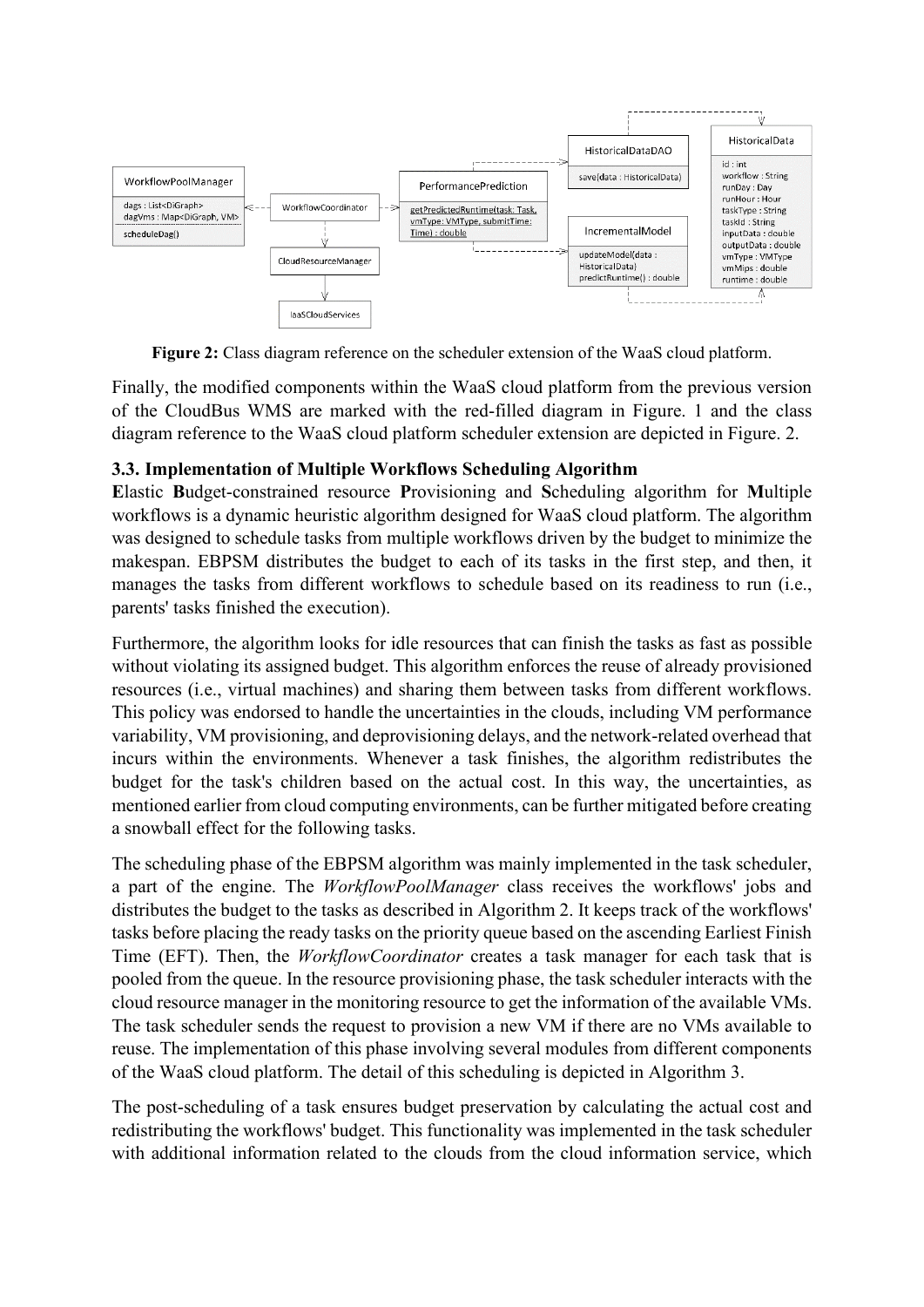maintains the cloud profile such as the VM types, and the cost of the billing period. The detail of the budget re-distribution procedure is described in Algorithm 4.

In this work, we implemented a version of the EBPSM algorithm without the container. We did not need the container-enabled version as we only used bioinformatics workflow applications that did not have conflicting software dependencies and libraries. The enablement for microservices and serverless-supported WaaS cloud platform is left for further development. For more details on the EBPSM versions and their budget distribution strategies, we suggested the readers to refer to the papers by Hilman et al. [25] [26].

**Algorithm 1:** Resource Provisioning **Algorithm 3:** Scheduling **procedure** manageResource *VMidle* = all leased VMs that are idle *threshold<sub>idle</sub>* = idle time threshold **for** each  $vm_{idle} \in VM_{idle}$  **do** *tidle* = idle time of *vm* **if** *tidle* ≥ *thresholdidle* **then** terminate *vmidle* **end if end for end procedure**

```
Algorithm 2: Budget Distribution
β = workflow's budget
T = set of tasks in the workflow
procedure distributeBudget (β, T)
   S = tasks' estimated execution order
   l = tasks' level in the workflow
   for each task t \in T do
      allocateLevel(t, l)
      initiateBudget(0, t)
   end for
   for each level l do
      T_l = set of all tasks in level l
      sort T_l based on ascending EFT
      put(T_l, S)end for
   while β > 0 do
      t = S<sub>1</sub>poll
      C_{vmt}^t = cost of task t in vmt
      vmt = chosen VM type
      allocateBudget(C_{vmt}, t)
      \beta = \beta - C_{vmt}^tend while
end procedure
```
 $q$  = queueing tasks for scheduling **procedure** scheduledQueuedTasks(*q*) sort *q* by ascending EFT **while** *q* is not empty **do**  $t = q$ .poll  $vm = null$ **if** there are idle VMs **then**  $VM_{idle}$  = set of all idle VMs  $vm = v$ *m*  $\in VM$ <sub>*idle*</sub> that can finish *t* within *t.budget* with the fastest execution time **else** *vmt* = fastest VM type within *t.budget vm* = *provisionVM(vmt)* **end if** *scheduleTask(t, vm)* **end for end procedure**

```
Algorithm 4: Budget Update
procedure updateBudget(T)
    t_f = completed task
    T<sub>u</sub> = set of unscheduled t \in Tβ<sub>u</sub> = total sum of t.budget, where t \epsilon T<sub>u</sub>
    sb = spare budget
    if C_{vmt}^{t} \leq (t_f.budget + sb) then
        sb = (t<sub>f</sub>.budget + sb) - C_{vmt}^{t}\beta_u = \beta_u + sb
    else
        debt = C<sup>2</sup> f / m t - (t_f.budget + sb)\beta_u = \beta_u - debtend if
    distributeBudget(βu, Tu)
end procedure
```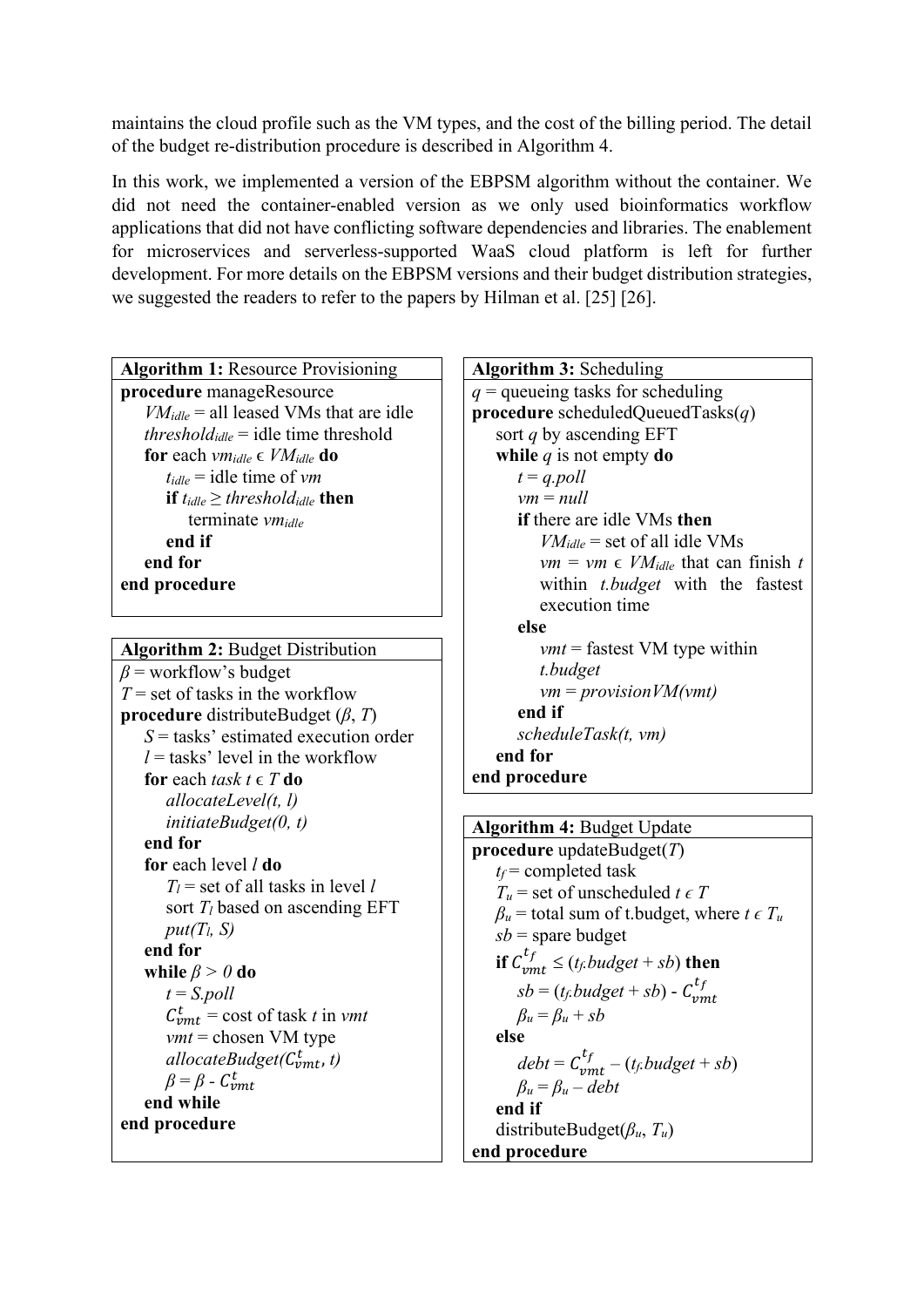# **4. Case Studies and Performance Evaluation**

In this section, we present the case study of multiple workflows execution within a WaaS cloud platform prototype. We address the workload of bioinformatics workflows and its preparation for the execution. Furthermore, we also describe the technical infrastructure and its experimental design to deploy the platform and present the results from the experiment.

## **4.1. Bioinformatics Applications Workload**

Many bioinformatics cases have adopted the workflow model for managing its scientific applications. An example is myExperiments [6] that has a broader scope to connect various bioinformatics workflows users. This social network for scientists who utilize the workflows for managing their experiments, stores almost four thousand workflows software, configurations, and datasets with more than ten thousand members. We explored two prominent bioinformatics workflows in the area of genomics analysis [27] and drug discovery [28] for the case study.

## *4.1.1. Identifying Mutational Overlapping Genes*

The first bioinformatics case was based on the  $1000$  $1000$  Genomes Project<sup>1</sup>, an international collaboration project to build a human genetic variation catalogue. Specifically, we used an existing 1000 Genome workflow<sup>[2](#page-8-1)</sup> to identify overlapping mutations in humans' genes. The overlapping mutations were statistically calculated in a rigorous way to provide an analysis of possible disease-related mutations across human populations based on their genomics properties. This project has an impact on evolutionary biology. Examples include a project related to the discovery of full genealogical histories of DNA sequences [29].

The workflow consists of five tasks that have different computational requirements [30]. They are *individuals*, *individuals\_merge*, *sifting*, *mutations\_overlap*, and *frequency*. *Individuals* performs data fetching and parsing of the 1000 genome project data that listed all Single Nucleotide Polymorphism (SNPs) variation in the chromosome. This activity involves a lot of I/O reading and writing system call. *Individuals\_merge* showed similar properties, as it was a merging of *individuals* outputs that calculate different parts of chromosomes data. Furthermore, *sifting* calculates the SIFT scores of all SNPs variants. This task has a very short runtime. Finally, *mutations overlap* calculates the overlapping mutations genes between a pair of individuals while *frequency* calculates the total frequency of overlapping mutations genes between several random individuals.

The 1000 Genome workflow takes two inputs, the chromosome data and its haplotype estimation (i.e., phasing) using the shapeit method. The entry tasks were *individuals*, which extract each individual from chromosome data, and *sifting* that calculates the SIFT scores from the phasing data. Furthermore, in the next level, *individuals\_merge* merged all output from *individuals* and then, its output along with the *sifting* output becomes the input for the exit tasks of *mutation\_overlap* and *frequency*. For our study, we analyzed the data corresponding to two chromosomes (chr21 and chr22) across five populations: African (AFR), Mixed American (AMR), East Asian (EAS), European (EUR), and South Asian (SAS). Furthermore, the structure of the workflow is shown in Figure. 3a.

<span id="page-8-0"></span><sup>1</sup> http://www.internationalgenome.org/about

<span id="page-8-1"></span><sup>2</sup> https://github.com/pegasus-isi/1000genome-workflow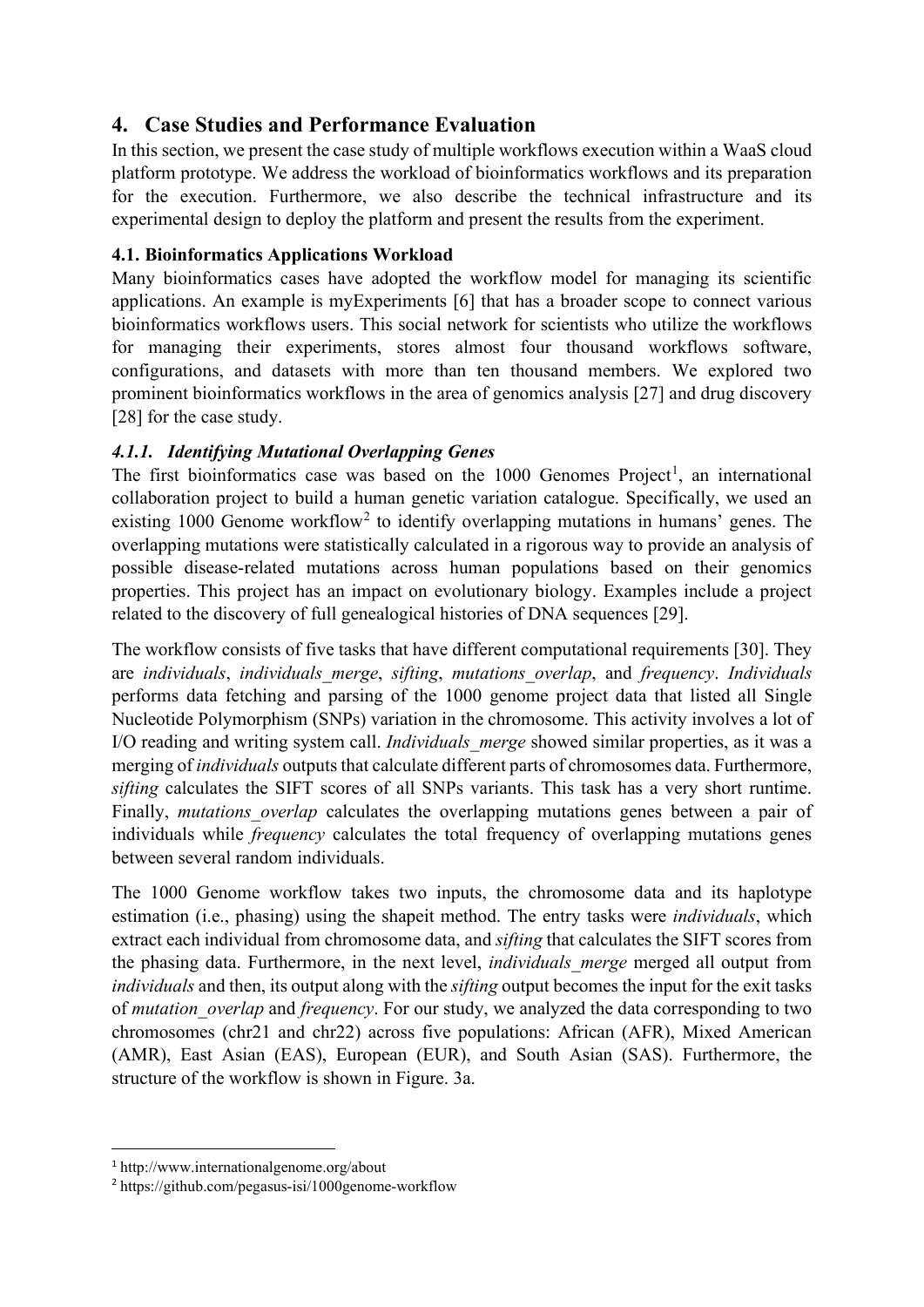

**Figure 3:** Bioinformatics workflow applications

#### *4.1.2. Virtual Screening for Drug Discovery*

The second bioinformatics case used in this study was the virtual screening workflow. Virtual screening is a novel methodology that utilized several computational tools to screen a large number of molecules' libraries for possible drug candidates [31]. In simple terms, this (part of) drug discovery process involves two types of molecules, target receptors, and ligands that would become the candidates of drugs based on its binding affinity to the target receptor. This technique rises in popularity as the in-silico infrastructure and information technology are getting better. The virtual screening saves many resources of scientists for in-vitro and in-vivo that require wet-lab experiments.

There are two main approaches in carrying out the virtual screening, ligand-based, and receptor-based virtual screening [32]. The ligand-based virtual screening relies on the similarity matching of ligands' libraries to the already known active ligand(s) properties. This activity is computationally cheaper than the other approach, as it depends only on the computation of the features of the molecules. On the other hand, the receptor-based virtual screening requires the calculation for both of the target receptors and the ligands to evaluate the possible interaction between them in a very intensive simulation and modelling. However, since the error rate of ligand-based virtual screening is relatively higher than the structurebased, this approach is applied as a filter step when the number of ligands involved in the experiments is quite high.

In this study, we used a virtual screening workflow using AutoDock Vina [33], a molecular docking application for structure-based virtual screening. In particular, we took a virtual screening case of one receptor and ligands with various sizes and search spaces of the docking box taken from the Open Science Grid Project developed by the Pegasus group<sup>[3](#page-9-0)</sup>. The receptorligand docking tasks in this workflow can be executed in parallel as in the bag of the tasks application model. Moreover, AutoDock Vina is a CPU-intensive application that can utilize the multi-CPU available in a machine to speed up the molecular docking execution. Therefore, two-level parallelism can be achieved to speed up the workflows, the parallel execution of several receptor-ligand docking tasks on different machines, and the multi-CPU parallel execution of a docking task within a machine. The structure of the virtual screening workflows is depicted in Figure. 3b.

<span id="page-9-0"></span><sup>3</sup> https://github.com/pegasus-isi/AutoDock-Vina-Workflow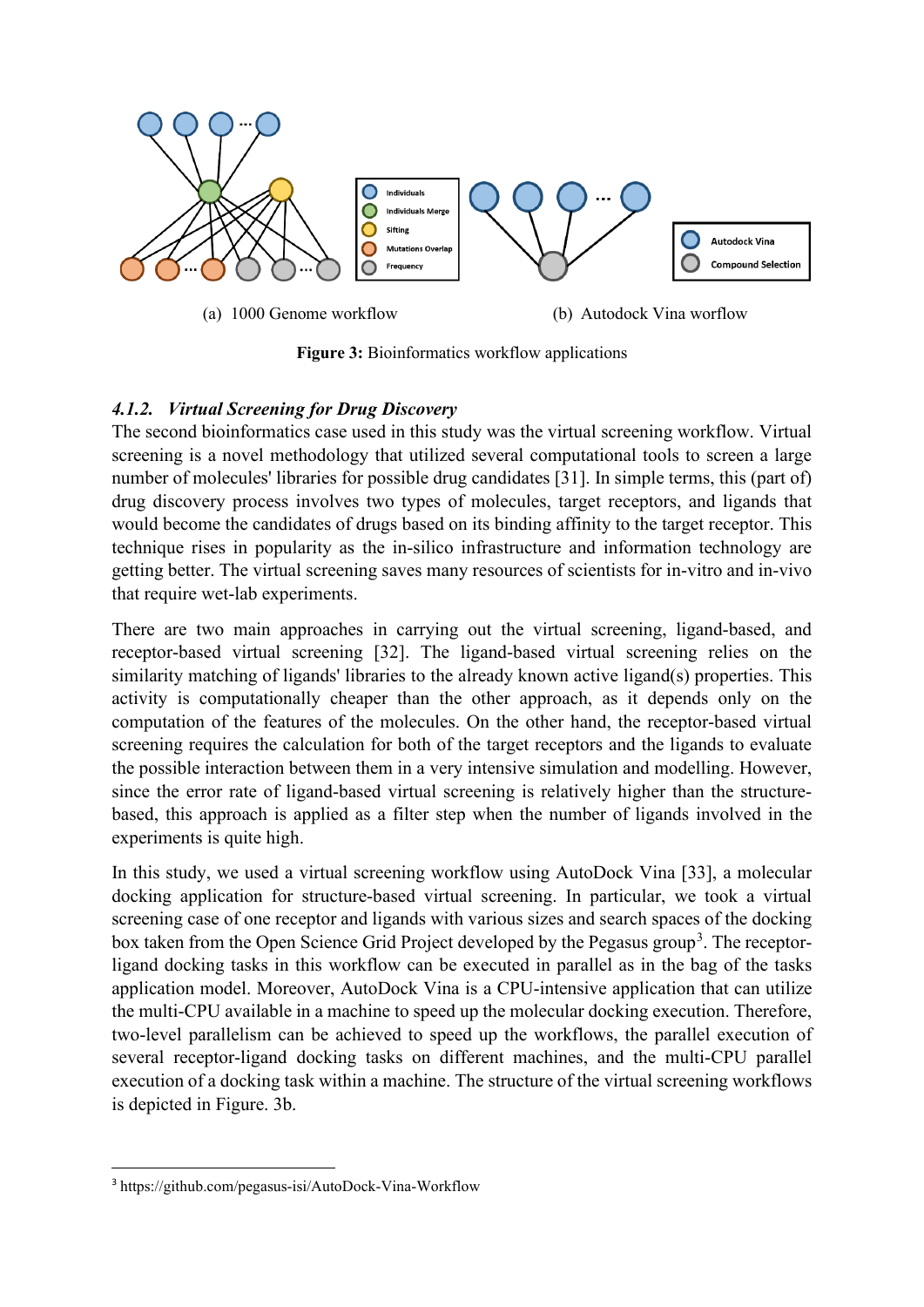| Name                       | $\mathcal{B}_I$ |        | $\mathbf{B}_3$ |        |  |
|----------------------------|-----------------|--------|----------------|--------|--|
| 1000 Genome Workflow       |                 |        |                |        |  |
| chr21                      | \$0.1           | \$0.25 | \$0.45         | \$0.65 |  |
| chr22                      | \$0.1           | \$0.25 | \$0.45         | \$0.65 |  |
| Virtual Screening Workflow |                 |        |                |        |  |
| vina01                     | \$0.05          | \$0.15 | \$0.25         | \$0.35 |  |
| vina <sub>02</sub>         | \$0.01          | \$0.04 | \$0.06         | \$0.08 |  |

**Table 2:** Various budgets used in evaluation

# *4.1.3. Workload Preparation*

The Pegasus group has developed the tools to generate both the 1000 Genome and Virtual Screening workflow based on the XML format. We converted the DAG generated from the tools into the xWFL, the format used by the WaaS cloud platform. Based on this converted-DAG, we prepared two versions of the 1000 Genome workflows, which take two different chromosomes of chr21 and chr22 as input. Furthermore, we created two types of workflows that take as input two different sets of 7 ligands molecules for Virtual Screening.

We installed five applications for the 1000 Genome workflow in a custom VM image for the worker nodes. These applications are based on the Mutation Sets project<sup>[4](#page-10-0)</sup> and are available in the 1000 Genome workflow project. It needs to be noted that the *mutation\_overlap* and *frequency* tasks were python-based applications and have a dependency to the *python-numpy* and *python-matplotlib* modules. On the other hand, the only application that needs to be installed for the Virtual Screening workflow was AutoDock Vina, which can be installed without any conflicting dependencies with the other workflow applications. Therefore, in this scenario, we did not encounter the conflicting dependencies problem.

We composed a workload that consists of 20 workflows with the types as mentioned earlier of applications that were randomly selected based on a uniform distribution. We also modelled four different arrival rates of those workflows based on a Poisson distribution from 0.5 workflows per minute (wf/m), which represents the infrequent requests, up to 12 wf/m that reflect the busiest hours. Each workflow was assigned a sufficient budget based on our initial deployment observation. We defined four different budgets for each workflow from *β<sup>1</sup>* to *β4*, which represents the minimum to the maximum willingness of users to spend for particular workflows' execution. These budgets can be seen in Table 2.

# **4.2. Experimental Infrastructure Setup**

Three components need to be deployed to ensure the running of the WaaS cloud platform. The first is the master node containing the core of the workflow engine. This master node is the component that manages the lifecycle of workflows execution and responsible for the automated orchestration between every element within the platform. The second component is a storage node which stores all the data involved in the execution of the workflows. This storage manages the intermediate data produced between parents and children tasks' execution and acts as a central repository for the WaaS cloud platform. Finally, the worker node(s) is the front runner(s) to execute the workflows' tasks submitted into the platform. The worker node(s) provisioning and lifespans are controlled based on the scheduling algorithms implemented in the core of the workflow engine.

<span id="page-10-0"></span><sup>&</sup>lt;sup>4</sup> https://github.com/rosafilgueira/Mutation\ Sets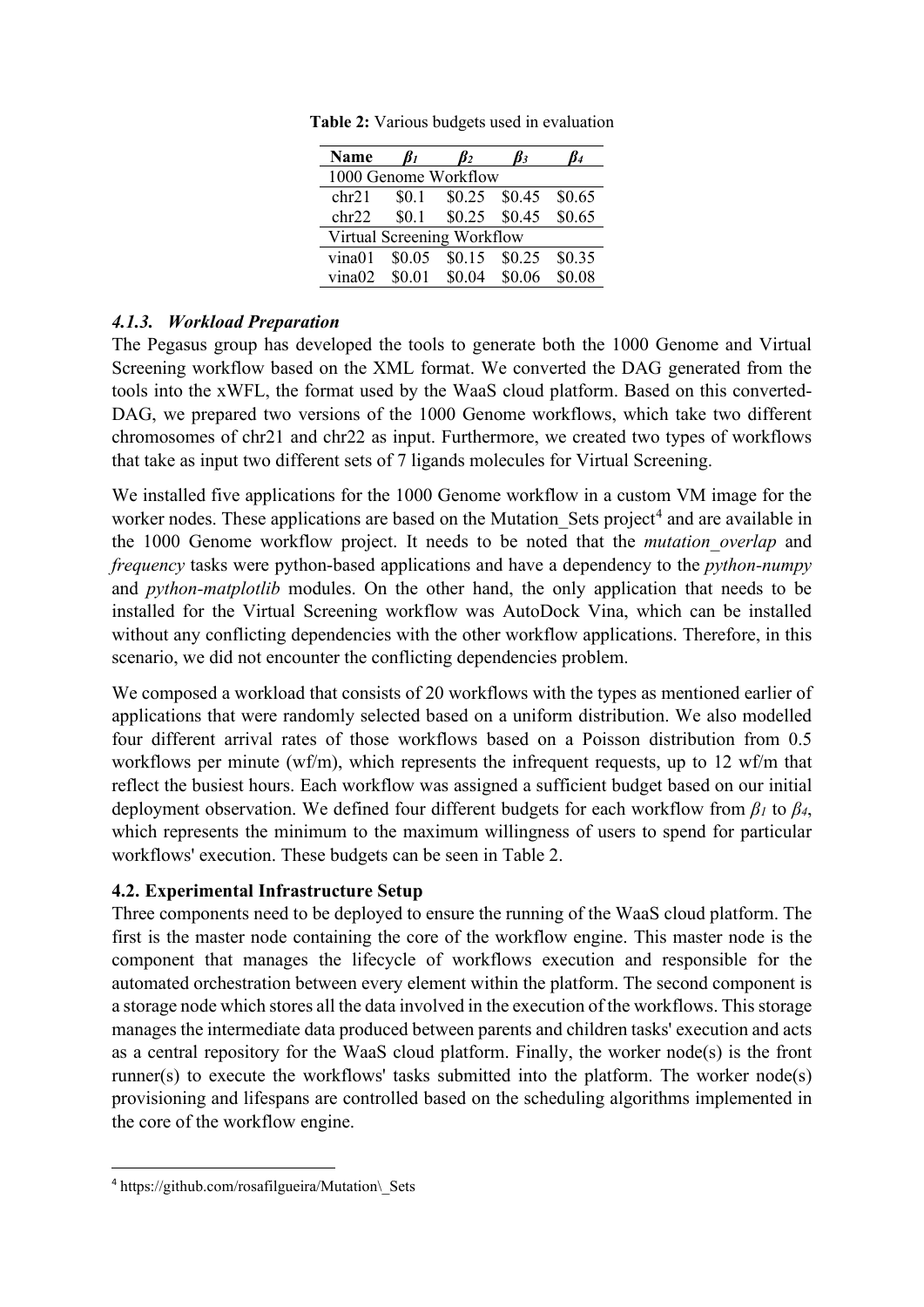

**Figure 4:** Architectural reference on the WaaS cloud platform nodes deployment

For this experiment, we arranged these components on virtual machines with different configurations and setup. The master node was installed on Ubuntu 14.04. 6 LTS virtual machine running in a local HP Laptop with Intel(R) Core(TM)  $i7-56000$  CPU  $@$  2.60 GHz processor and 16.0 GB RAM. This virtual machine was launched using VMWare Workstation 15 player with 8.0 GB RAM and 60.0 GB hard disk storage. Moreover, we deployed the storage node on a cloud instance provided by The Melbourne Research Cloud<sup>[5](#page-11-0)</sup> located in the *melbourne-qh2-uom* availability zone. This virtual machine was installed Ubuntu 14.04.6 LTS operating systems based on the *uom. general.1c4g* flavour with 1 vCPU, 4 GB RAM, and an additional 500 GB hard disk storage.

Furthermore, the worker node(s) were dynamically provisioned on Amazon Elastic Compute Cloud (EC2) Asia Pacific Sydney region using a custom prepared VM image equipped with the necessary software, dependencies, and libraries for executing 1000 Genome and Virtual Screening workflows. We used four different types and configurations for the worker nodes based on the family of T2 instances. The T2 instances family equipped with the high-frequency processors and have a balance of compute, memory, and network resources. Finally, the architectural reference for the nodes' deployment and its configuration are depicted in Figure. 4 and Table. 3 respectively.

| <b>Name</b>                     | <b>vCPU</b>   | <b>Memory</b> | Price per second |  |  |
|---------------------------------|---------------|---------------|------------------|--|--|
| <b>CLOUDS Lab Local Desktop</b> |               |               |                  |  |  |
| Master Node                     |               | 8192 MB       | N/A              |  |  |
| Melbourne Research Cloud        |               |               |                  |  |  |
| <b>Storage Node</b>             | $\mathbf{1}$  | 4096 MB       | N/A              |  |  |
| Amazon EC2                      |               |               |                  |  |  |
| Worker Node                     |               |               |                  |  |  |
| $t2$ micro                      |               | 1024 MB       | \$0.0000041      |  |  |
| $t2$ .small                     |               | 2048 MB       | \$0.0000082      |  |  |
| $t2$ . medium                   | $\mathcal{D}$ | 4096 MB       | \$0.0000164      |  |  |
| t2. large                       |               | 8192 MB       | \$0.0000382      |  |  |

**Table 3:** Configuration of virtual machines used in evaluation

<span id="page-11-0"></span><sup>5</sup> https://research.unimelb.edu.au/infrastructure/research-computing-services/services/research-cloud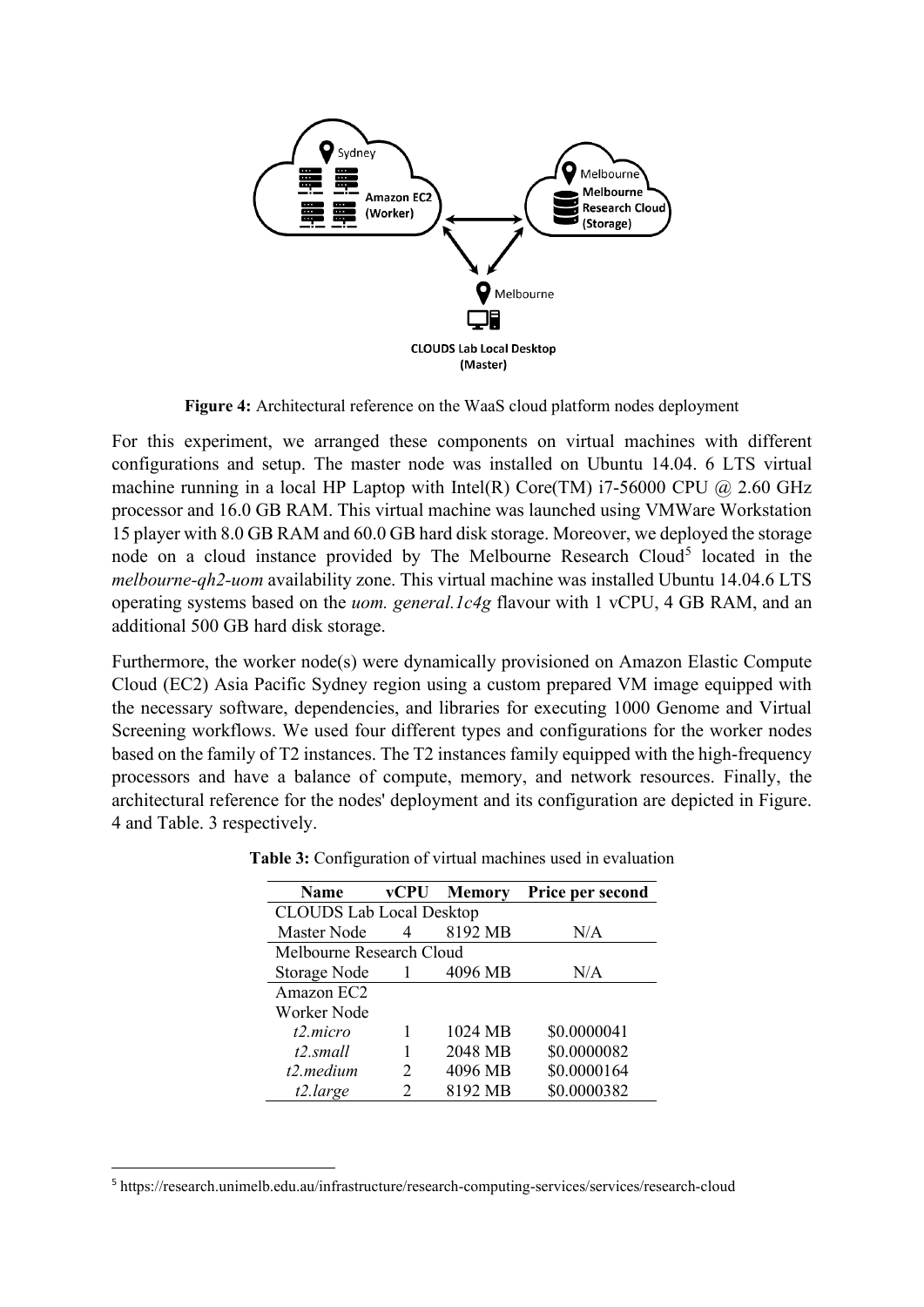

**Figure 5:** Makespan and cost of chr22 workflow on homogeneous environment

# **4.3. Results and Analysis**

In this section, we present the comparison of EBPSM and First Come First Serve (FCFS) algorithm, as the default scheduler, in a single workflow and homogeneous settings to ensure the fair evaluation. Then, it was followed by a thorough analysis of the EBPSM performance on a workload of multiple workflows in a heterogeneous environment represented by different arrival rates of workflows to the WaaS cloud platform.

# *4.3.1. More Cost to Gain Faster Execution*

The purpose of this particular experiment is to evaluate our proposed EBPSM algorithm for the WaaS platform compared to the default scheduler of the CloudBus WMS. This default scheduler algorithm did not rely on an estimate of tasks' runtime. It scheduled each task based on the first-come, first-served policy into a dedicated resource (i.e., VM) and terminated the resource when the particular task has finished the execution. Furthermore, this default scheduler was not equipped with the capability to select the resources in heterogeneous environments. Therefore, it only works for homogeneous cluster settings (i.e., clusters of one VM type only). Then, to have a fair comparison to the default scheduler, we modified the EBPSM algorithm to work for a single workflow in a homogeneous environment. We removed the module that enables EBPSM to select the fastest resources based on the task's sub-budget and let the algorithm provision a new VM if there are no idle VMs available to reuse, which means hiding the budget-driven ability of the algorithm.

In Figure. 5a, we can see that the homogeneous version of EBPSM was superior to the default scheduler on all scenarios. In this experiment, the default scheduler provisioned 26 VMs for each situation, while EBPSM only leased 14 VMs. In this case, we argue that the delays in initiating the VMs, which include the provisioning delay and delays in configuring the VM into the WaaS platform, have a significant impact on the total makespan. Therefore, the EBPSM can gain an average speedup of 1.3x faster compared to the default scheduler. However, this enhancement comes with a consequence of additional monetary cost.

Figure. 5b showed that there is an increase in monetary cost for executing the workflows. The EBPSM algorithm lets the idle VM to active for a certain period before being terminated, hoping that the next ready tasks would reuse it. This approach produced a higher cost compared to the immediate resource termination of the default scheduler approach. The average increase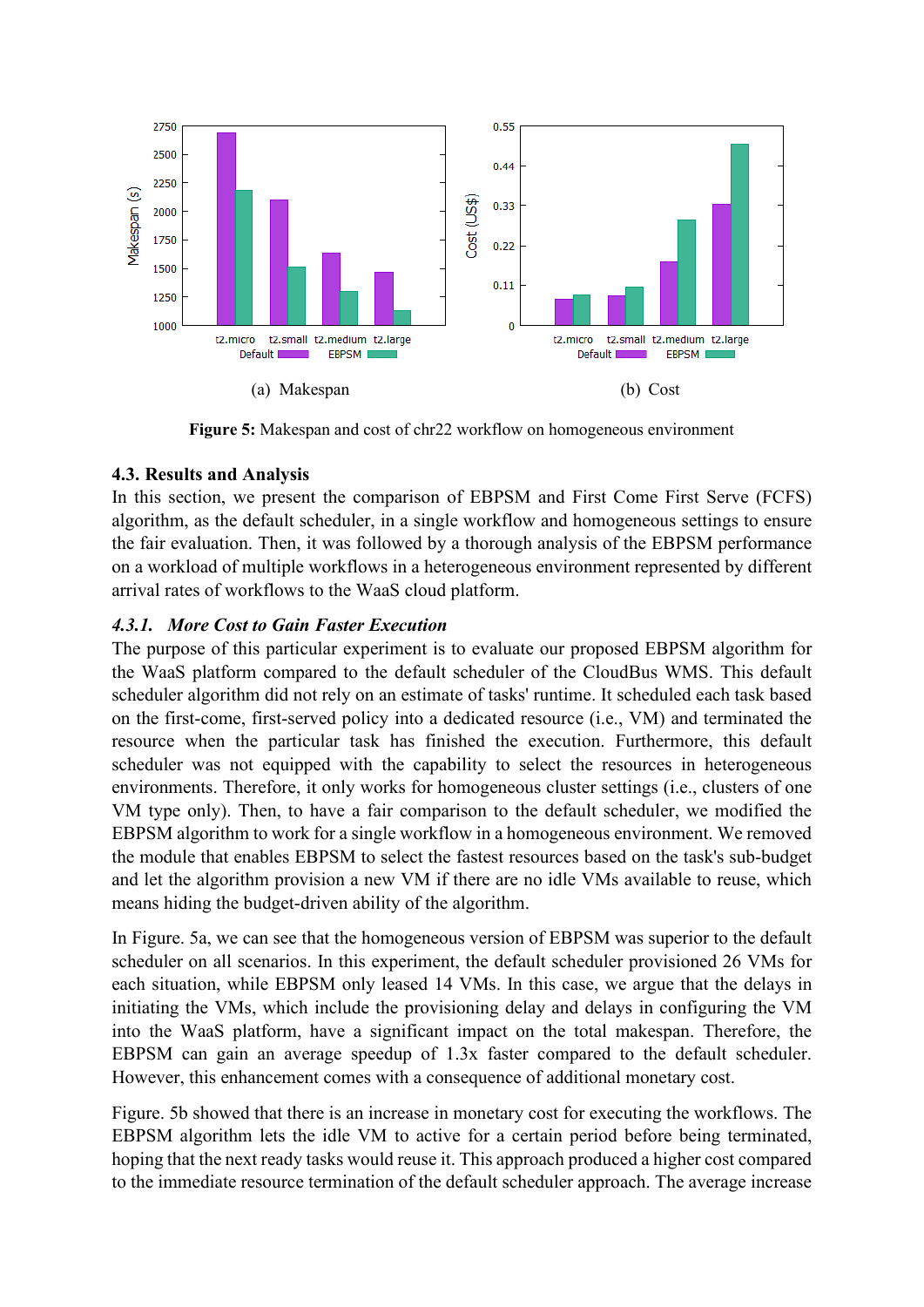

**Figure 6:** Cost and budget analysis on workload with different arrival rate

was 40% higher than the default scheduler. Is it worth to spend 40% more cost to gain 1.3x faster makespan? Further evaluation, such as Pareto analysis, needs to be done. However, more rapid responses to events such as modelling the storm, tsunami, and bush fires in the emergency disaster situation, or predicting the cell location for critical surgery are undoubtedly worth more resources to be spent.

# *4.3.2. Budget Met Analysis*

To evaluate the budget-constrained multiple workflows deployment, we analyzed the performance of the EBPSM against its primary objective, meeting the budget. Two metrics were used in this analysis, the number of successful cases in meeting the budget, and the cost per budget ratio for any failed ones.

In this experiment, we observed the EBPSM performance in various arrival rate scenarios to see if this algorithm can handle the workload both in peak and non-peak hours. Figure. 6a showed that in the non-peak hours, the EBPSM could achieve 85% of the budget met while in the busier environment, this percentage increases up to 95%. In the peak-hours, there are more VMs to reuse and less idle time that makes the platform more efficient. However, it needs to be noted that there might exist some variability in the Amazon Elastic Compute Cloud (EC2) performance that might impact the results. Thus, the graphs did not show a linear convergence. Nevertheless, 85% of the budget-met percentage showed satisfactory performance.

The result of failed cases is depicted in Figure. 6b. From this figure, we can confirm the superiority of EBPSM for the peak-hours scenarios. The violation of the user-defined budget was not more than 15% in the peak-hours while the number increases up to 40% can be observed in the non-peak hours' settings. On average, the budget violation was never higher than 14% for all arrival rate schemes. Still and all, this violation was inevitable due to the performance variation of the Amazon Elastic Compute Cloud (EC2) resources.

| <b>Name</b>              |         | <b>Makespan</b> (s) | Cost(S) |                |  |
|--------------------------|---------|---------------------|---------|----------------|--|
|                          | Minimum | <b>Maximum</b>      | Minimum | <b>Maximum</b> |  |
| $Single - Homogeneous$   | 2187    | 1125                | 0.084   | 0.499          |  |
| Multiple – Heterogeneous | 1819    | 1013                | 0.062   | 0.471          |  |

**Table 4:** Comparison of chr22 workflow in two environments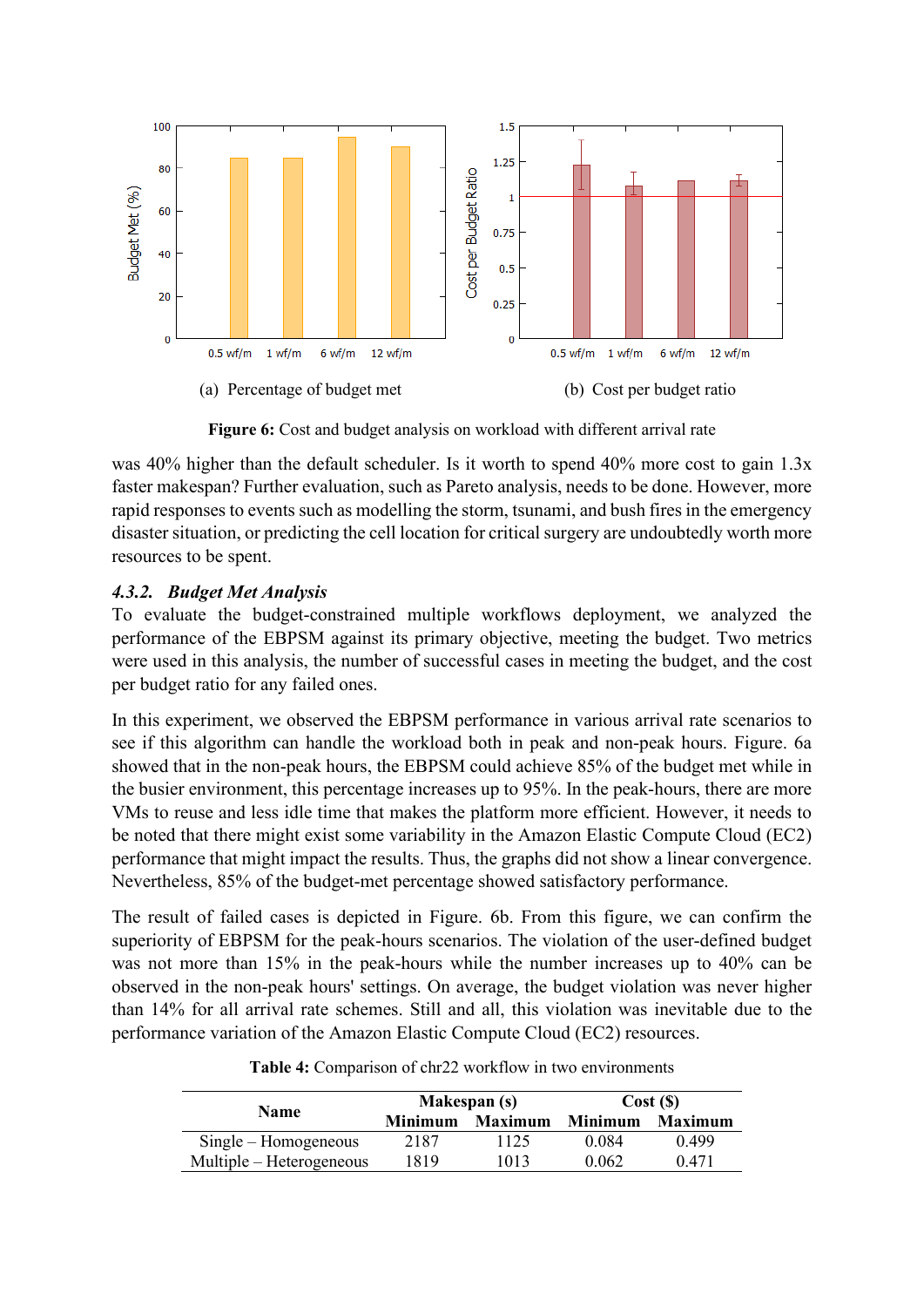



**Figure 7:** Makespan of 1000 Genome workflows on workload with different arrival rate

**Figure 8:** Makespan of virtual screening workflows on workload with different arrival rate

#### *4.3.3. Makespan Evaluation*

It is essential to analyze the impact of scheduling multiple workflows on each of the workflows' makespan. We need to know whether sharing the resources between various users with different workflows is worth it and more efficient compared to a dedicated resource scenario in deploying the workflows. Before we discussed further, let us revisit the Figure. 5a, which showed the result of a single 1000 Genome (chr22) workflow execution in a homogeneous environment. Then, we compared it to the Figure. 7b that presented the result for the same 1000 Genome (chr22) workflow in multiple workflows scenario and heterogeneous environment. If we zoomed-in to the two figures, we could observe that EBPSM can further reduce both the makespan and the cost for the workflow in the latter scenario. We extracted these details of both scenarios into Table 4.

Let us continue the discussion for the makespan analysis. Figure. 7a, 7b, 8a, and 8b depicted the makespan results for 1000 Genome (chr21, chr22) and Virtual Screening (vina01, vina02) respectively. If we glanced, there was no linear pattern showing the improvement of EBPSM performance over the different arrival rates of workflows. Nevertheless, if we observed further and split the view into two (i.e., peak hours and non-peak hours), we can see that the EBPSM,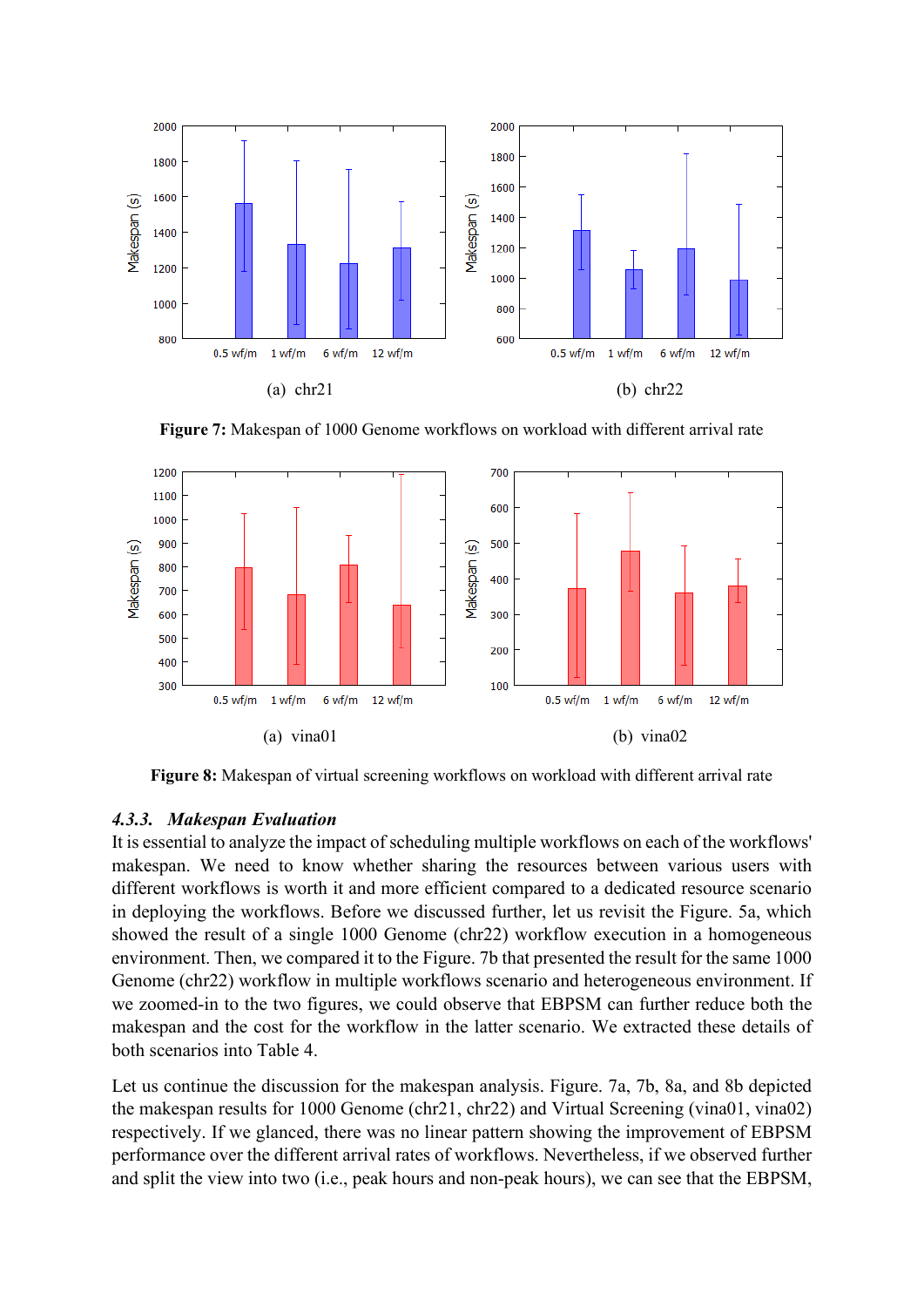

**Figure 9:** Average VM utilization and VM usage on workload with different arrival rate

in general, produced better results for the peak-hour scenarios except for some outlier from 1000 Genome (chr22) and Virtual Screening (vina01) workflows. We thought that this might be caused by the number of experiments and the size of the workload. This is an important note to be taken as, due to the limited resources, we could not deploy workload with the scale of hundreds, even thousands of workflows.

## *4.3.4. VM Utilization Analysis*

Finally, the last aspect to be evaluated regarding the EBPSM performance was VM utilization. It was the most important thing to be pointed out when discussing the policy of sharing and reusing computational resources. In Figure. 9a, we can see the increasing trend in VM utilization percentage along with the arrival rate of workflows on the platform. The average utilization upsurge for each scenario was 4%. The minimum utilization rate was 20% produced by the 0.5 wf/m scenario and the maximum of 36% for the 12 wf/m scenario.

We argue that the VM utilization rate had a connection to the number of VMs used during the execution. Figure. 9b depicted the number of VMs used in this experiment. We can observe that the overall number of VMs was declining along with the arrival rate of workflows. The average number of decreases was 20% for all VM types. The lowest drop was for the *t2.large* by 15%, and the highest drop was for the *t2.medium* by 25%. Meanwhile, the *t2.small* decreased by 22% and *t2.micro* by 16% respectively. The EBPSM algorithm always preferred to the fastest VM type and re-calculate and redistribute the budget after each task finished execution. Hence, in this case, the exit tasks might use more VMs of the cheapest type if the budget has been used up by the earlier tasks. Therefore, *t2.large* as the fastest VM type along with *t2.micro* as the cheapest would always be preferred compared to the other VM type.

From this experiment, we concluded that in the WaaS cloud platform where the number of workflows involved is high, the scheduling algorithm must be able to maintain the low number of VMs being provisioned. Any additional VM leased means the higher possibility of incurring more delays related to the provisioning, initiating, and configuring the VMs before being allocated for executing the abundance of tasks.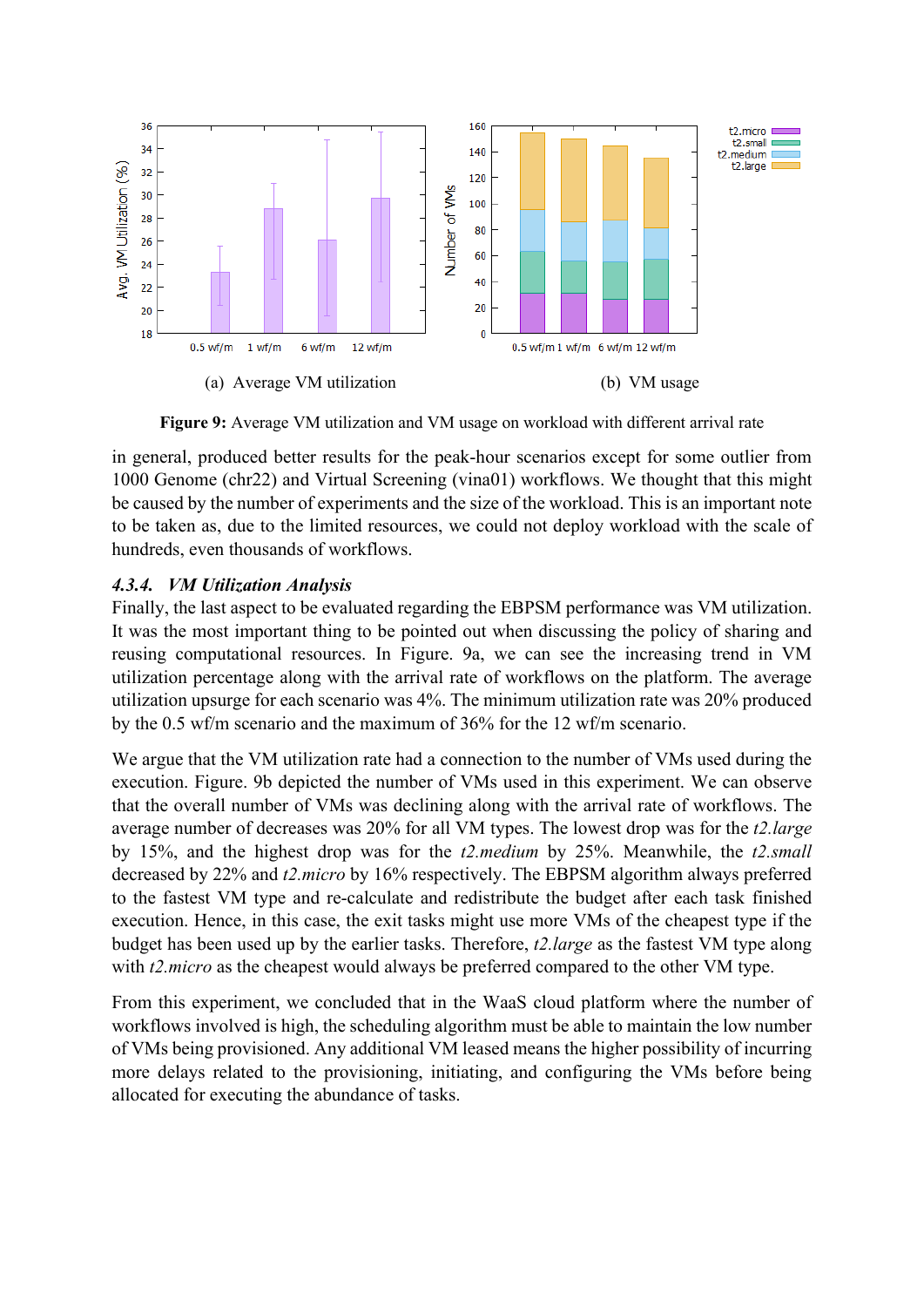# **5. Conclusions and Future Work**

The workflow management systems (WMS) have a crucial responsibility in executing scientific workflows. It manages the complicated orchestration process in scheduling the workflows and provisioning the required computational resources during the execution of scientific workflows. With the increasing trends of outsourcing computational power to third party cloud providers, there is a consideration to escalate the standalone execution of scientific workflows to the platform that provides the particular service. In this case, there is an emerging concept of a Workflow-as-a-Service (WaaS), extending the conventional WMS functionality to ensure the execution of scientific workflows as a utility service in a WaaS cloud platform.

In this work, we extended the CloudBus WMS by modifying several components for it capable of scheduling multiple workflows to develop the WaaS cloud platform. We implemented the EBPSM algorithm, budget-constrained scheduling algorithm designed for the WaaS platform that is capable of minimizing the makespan while meeting the budget. Furthermore, we evaluated the system prototype using two bioinformatics workflows applications with various scenarios. The experiment results demonstrate that the WaaS cloud platform, along with the EBPSM algorithm, is capable of executing a workload of multiple bioinformatics workflows.

As this work primarily focused on designing the WaaS scheduler functionality, further development of the WaaS cloud platform would be focused on developing the WaaS portal. It is the interface that connects the platform with the users. In this case, the users are expected to be able to compose and define their workflow's job, submit the job and the data needed, monitor the execution, retrieving the output from the workflow's execution. Finalizing the server-based functionality is another to-do list so that the WaaS cloud platform can act as a fully functional service platform in the clouds.

Finally, we plan to enable the WaaS cloud platform for deploying workflows on microservices technology such as container technology, serverless computing, and unikernels system to accommodate the rising demand of the Internet of Things (IoT) workflows. This IoT demand is increasing along with the shifting from centralized infrastructure to distributed cloud computing environments. The shifting is manifested through the rising trends of edge and fog computing environments.

# **References**

- [1] M. A. Rodriguez and R. Buyya, "Scientific Workflow Management System for Clouds," in *Software Architecture for Big Data and the Cloud*, Morgan Kaufmann, 2017, pp. 367-387.
- [2] T. Fahringer, R. Prodan, R. Duan, J. Hofer, F. Nadeem, F. Nerieri, S. Podlipnig, J. Qin, M. Siddiqui, H.-L. Truong, A. Villazon and M. Wieczorek, "ASKALON: A Development and Grid Computing Environment for Scientific Workflows," in *Workflows for e-Science: Scientific Workflows for Grids*, London, Springer, 2007, pp. 450-471.
- [3] J. Qin and T. Fahringer, Scientific Workflows: Programming, Optimization, and Synthesis with ASKALON and AWDL, Springer, 2014.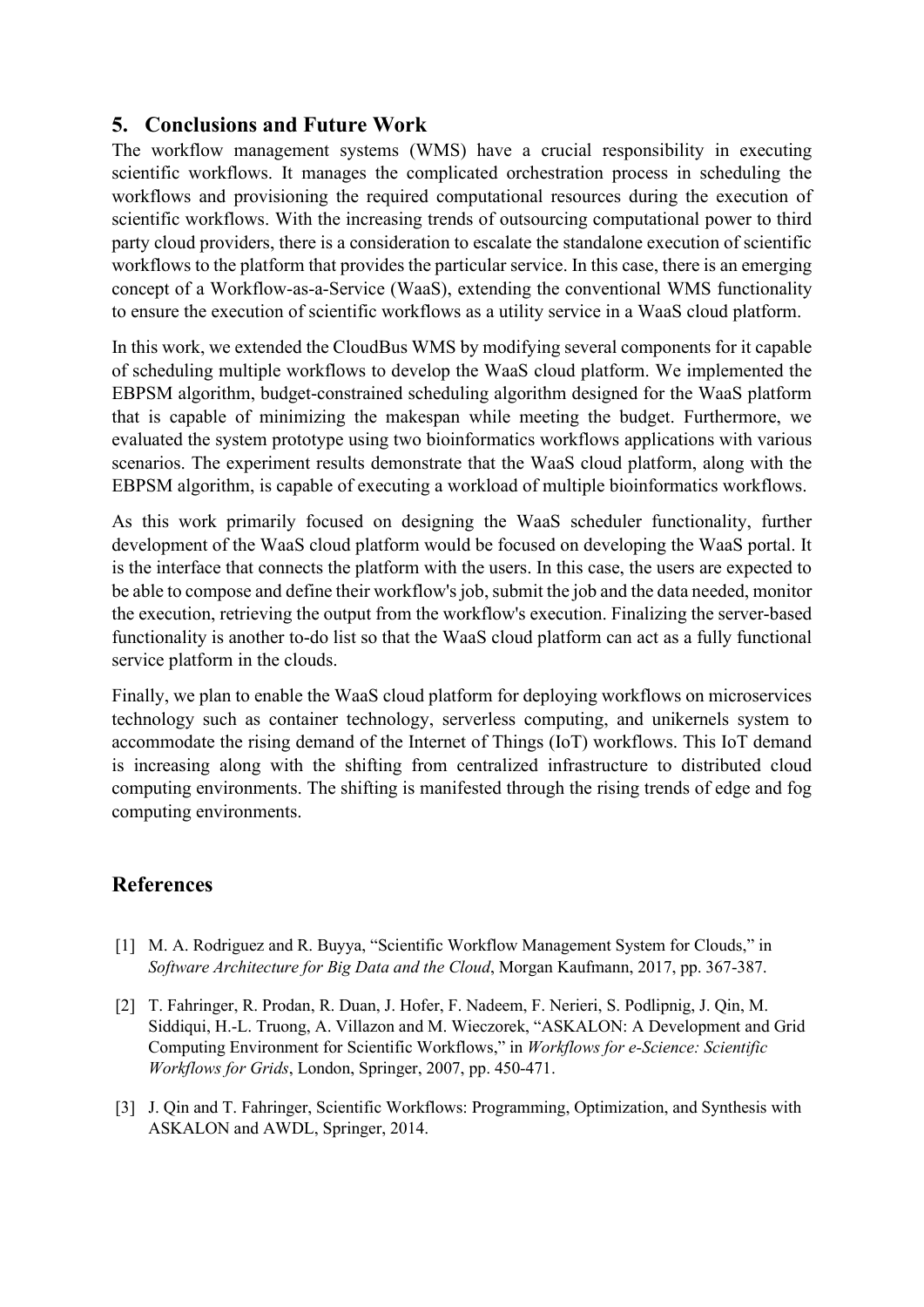- [4] P. Blaha, K. Schwarz, G. K. Madsen, D. Kvasnicka and J. Luitz, "WIEN2K, An Augmented Plane Wave+ Local Orbitals Program for Calculating Crystal Properties," Vienna University of Technology, Vienna, 2001.
- [5] J. Goecks, A. Nekrutenko and J. Taylor, "Galaxy: A Comprehensive Approach for Supporting Accessible, Reproducible, and Transparent Computational Research in The Life Sciences," *Genome Biology,* vol. 11, no. 8, p. R86, 2010.
- [6] C. A. Goble, J. Bhagat, S. Aleksejevs, D. Cruickshank, D. Michaelides, D. Newman, M. Borkum, S. Bechhofer, M. Roos and P. Li, "myExperiment: A Repository and Social Network for the Sharing of Bioinformatics Workflows," *Nucleic Acids Research,* vol. 38, pp. 677-682, 2010.
- [7] D. R. Bharti, A. J. Hemrom and A. M. Lynn, "GCAC: Galaxy Workflow System for Predictive Model Building for Virtual Screening," *BMC Bioinformatics,* vol. 19, no. 13, p. 550, 2019.
- [8] M. W. C. Thang, X. Y. Chua, G. Price, D. Gorse and M. A. Field, "MetaDEGalaxy: Galaxy Workflow for Differential Abundance Analysis of 16s Metagenomic Data," *F1000Research,*  vol. 8, p. 726, 2019.
- [9] D. Eisler, D. Fornika, L. C. Tindale, T. Chan, S. Sabaiduc, R. Hickman, C. Chambers, M. Krajden, D. M. Skowronski, A. Jassem and W. Hsiao, "Influenza Classification Suite: An Automated Galaxy Workflow for Rapid Influenza Sequence Analysis," *Influenza and Other Respiratory Viruses,* 2020.
- [10] B. Balis, "HyperFlow: A Model of Computation, Programming Approach and Enactment Engine for Complex Distributed Workflows," *Future Generation Computer Systems,* vol. 55, pp. 147-162, 2016.
- [11] M. Malawski, A. Gajek, A. Zima, B. Balis and K. Figiela, "Serverless Execution of Scientific Workflows: Experiments with HyperFlow, AWS Lambda and Google Cloud Functions," *Future Generation Computer Systems,* 2017.
- [12] I. Altintas, C. Berkley, E. Jaeger, M. Jones, B. Ludascher and S. Mock, "Kepler: An Extensible System for Design and Execution of Scientific Workflows," in *Proceedings of The 16th International Conference on Scientific and Statistical Database Management*, 2004.
- [13] J. Davis, M. Goel, C. Hylands, B. Kienhuis, E. A. Lee, J. Liu, X. Liu, L. Muliadi, S. Neuendorffer and J. Reekie, "Overview of the Ptolemy Project," 1999.
- [14] P. Korambath, J. Wang, A. Kumar, J. Davis, R. Graybill, B. Schott and M. Baldea, "A Smart Manufacturing Use Case: Furnace Temperature Balancing in Steam Methane Reforming Process via Kepler Workflows," *Procedia of Computer Science,* vol. 80, pp. 680-689, 2016.
- [15] P. C. Yang, S. Purawat, P. U. Ieong, M. T. Jeng, K. R. DeMarco, I. Vorobyov, A. D. McCulloch, I. Altintas, R. E. Amaro and C. E. Clancy, "A Demonstration of Modularity, Reuse, Reproducibility, Portability and Scalability for Modeling and Simulation of Cardiac Electrophysiology Using Kepler Workflows," *PLOS Computational Biology,* vol. 15, no. 3, pp. 1-19, 2019.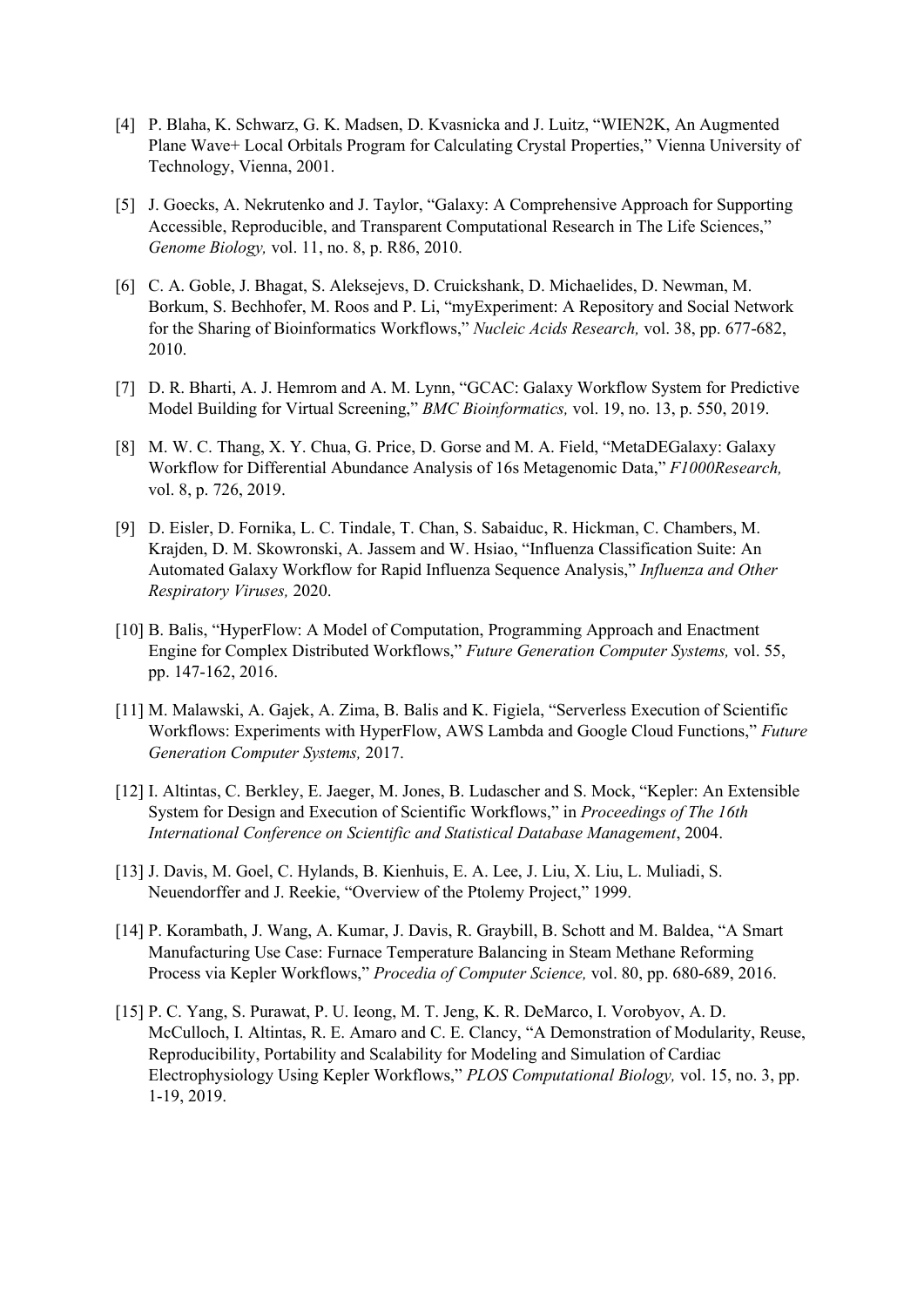- [16] E. Deelman, K. Vahi, M. Rynge, R. Mayani, R. daSilva, G. Papadimitriou and M. Livny, "The Evolution of the Pegasus Workflow Management Software," *Computing in Science Engineering,* vol. 21, no. 4, pp. 22-36, 2019.
- [17] D. Thain, T. Tannenbaum and M. Livny, "Distributed Computing in Practice: The Condor Experience," *Concurrency - Practice and Experience,* vol. 17, no. 2-4, pp. 323-356, 2005.
- [18] E. Deelman, C. Kesselman, G. Mehta, L. Meshkat, L. Pearlman, K. Blackburn, P. Ehrens, A. Lazzarini, R. Williams and S. Koranda, "GriPhyN and LIGO, Building a Virtual Data Grid for Gravitational Wave Scientists," in *High Performance Distributed Computing*, 2002.
- [19] K. Wolstencroft, R. Haines, D. Fellows, A. Williams, D. Withers, S. Owen, S. Soiland-Reyes, I. Dunlop, A. Nenadic, P. Fisher, J. Bhagat, K. Belhajjame and F. Bacall, "The Taverna Workflow Suite: Designing and Executing Workflows of Web Services on the Desktop, Web or in the Cloud," *Nucleic Acids Research,* vol. 41, no. 1, pp. 557-561, 2013.
- [20] B. B. Misra, "Open-Source Software Tools, Databases, and Resources for Single-Cell and Single-Cell-Type Metabolomics," in *Single Cell Metabolism: Methods and Protocols*, New York, Springer, 2020, pp. 191-217.
- [21] R. Tsonaka, M. Signorelli, E. Sabir, A. Seyer, K. Hettne, A. Aartsma-Rus and P. Spitali, "Longitudinal Metabolomic Analysis of Plasma Enables Modeling Disease Progression in Duchenne Muscular Dystrophy Mouse Models," *Human Molecular Genetics,* 2020.
- [22] J. Yu and R. Buyya, "Gridbus Workflow Enactment Engine," in *Grid Computing: Infrastructure, Service, and Applications*, CRC Press, 2018.
- [23] C. Vecchiola, X. Chu and R. Buyya, "Aneka: A Software Platform for .NET-based Cloud Computing," in *High Speed and Large Scale Scientific Computing*, Amsterdam, IOS Press, 2009, pp. 267-295.
- [24] S. Pandey, D. Karunamoorthy and R. Buyya, "Workflow Engine for Clouds," in *Cloud Computing*, John Wiley & Sons, Ltd, 2011, pp. 321-344.
- [25] M. H. Hilman, M. A. Rodriguez and R. Buyya, "Task-Based Budget Distribution Strategies for Scientific Workflows with Coarse-Grained Billing Periods in IaaS Clouds," in *Proceedings of The 13th IEEE International Conference on e-Science*, Auckland, 2019.
- [26] M. H. Hilman, M. A. Rodriguez and R. Buyya, "Resource-sharing Policy in Multi-tenant Scientific Workflow as a Service Platform," arXiv, 2019.
- [27] M. P. Mackley, B. Fletcher, M. Parker, H. Watkins and E. Ormondroyd, "Stakeholder Views on Secondary Findings in Whole-genome and Whole-exome Sequencing: A Systematic Review of Quantitative and Qualitative Studies," *Genetics in Medicine,* vol. 19, no. 3, pp. 283-293, 2017.
- [28] D. Dong, Z. Xu, W. Zhong and S. Peng, "Parallelization of Molecular Docking: A Review," *Current Topics in Medicinal Chemistry,* vol. 18, no. 12, pp. 1015-1028, 2018.
- [29] J. Kelleher, Y. Wong, A. W. Wohns, C. Fadil, P. K. Albers and G. McVean, "Inferring Wholegenome Histories in Large Population Datasets," *Nature Genetics,* vol. 51, no. 9, pp. 1330- 1338, 2019.